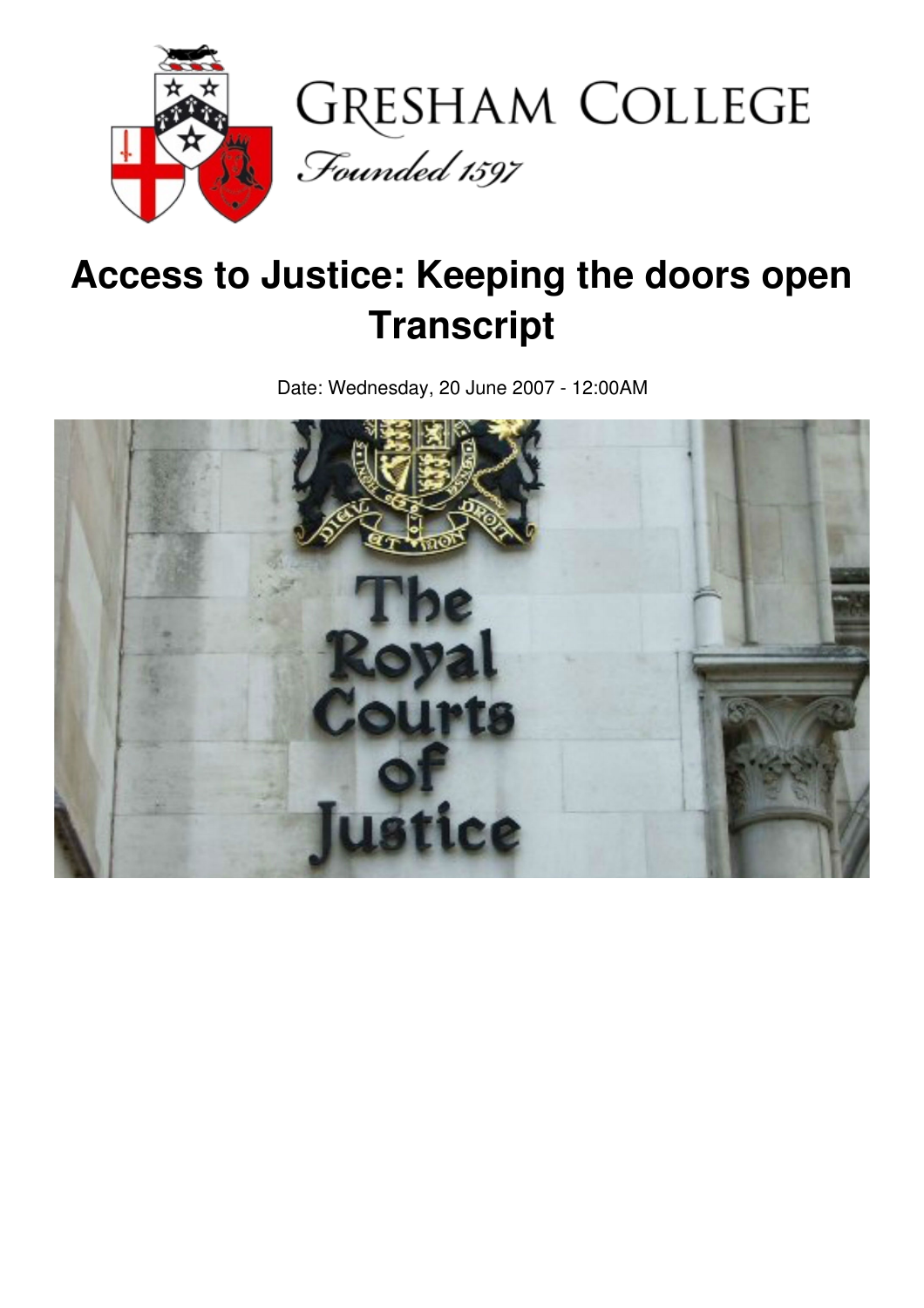# **ACCESS TO JUSTICE: KEEPING THE DOORS OPEN Michael Napier**

#### **Introduction**

In this Reading I would like to explore the various doors that need to be located, and then opened, if people are to gain access to justice. Obtaining access means negotiating an opening, so it is appropriate that this evening we are gathered together at Gresham's College, described in Claire Tomalin's biography of Samuel Pepys [\[1\]](http://www.gresham.ac.uk/event.asp?PageId=45&EventId=608#_ftn1#_ftn1) as the 'first Open University'. In 1684, when Pepys was its President, the Royal Society used to meet at Gresham's College for open discussion, studying the evidence of experiments that would prise open the doors of access to scientific knowledge.

But access to legal knowledge is very different from the formulaic precision of a scientific experiment, and those who seek access to justice need to know how to negotiate the route. It is not easy. As we all made our way here this evening along Holborn to the ancient splendour of Barnard's Inn Hall we were actually following in the footsteps of the many citizens who have trodden for centuries the footpaths and byways of Holborn, pursing access to justice:

*'London 1853. Michaelmas term lately over. Implacable November weather. As much mud in the streets as if* the waters had but newly retired from the face of the earth and it would not be wonderful to meet a *Megalosaurus waddling... up Holborn hill. Fog everywhere. And hard by Temple Bar in Lincoln's Inn Hall at* the very heart of the fog sits the Lord High Chancellor... Never can there come fog too thick, never can there come mud and mire too deep to assort with the groping and floundering condition which this High Court of Chancery, most pestilent of hoary sinners, holds this day in the sight of heaven and earth. This is the Court of *Chancery... which gives to monied might the means abundantly of wearying out the right, which so exhausts finances, patience, courage, hope, so overthrows the brain and breaks the heart, that there is not an* honourable man among its practitioners who would not give - who does not often give - the warning 'suffer any *wrong that can be done rather than come here!'.*

Charles Dickens' portrayal in Bleak House [\[2\]](http://www.gresham.ac.uk/event.asp?PageId=45&EventId=608#_ftn2#_ftn2) of delay and inequality of arms offered little confidence in access to justice 150 years ago.

To reflect the subject matter of my title I have divided this Reading into eight sections:

#### **Rights, remedies and responsibilities**

Since Bleak House how far has society progressed in knowledge of the law (civil law) and of how to access the justice system? The current national curriculum  $[3]$  for schools says that:

*'Pupils should be taught about the legal and human rights and responsibilities underpinning society, and how they relate to citizens including the role and operation of the criminal and civil justice systems'*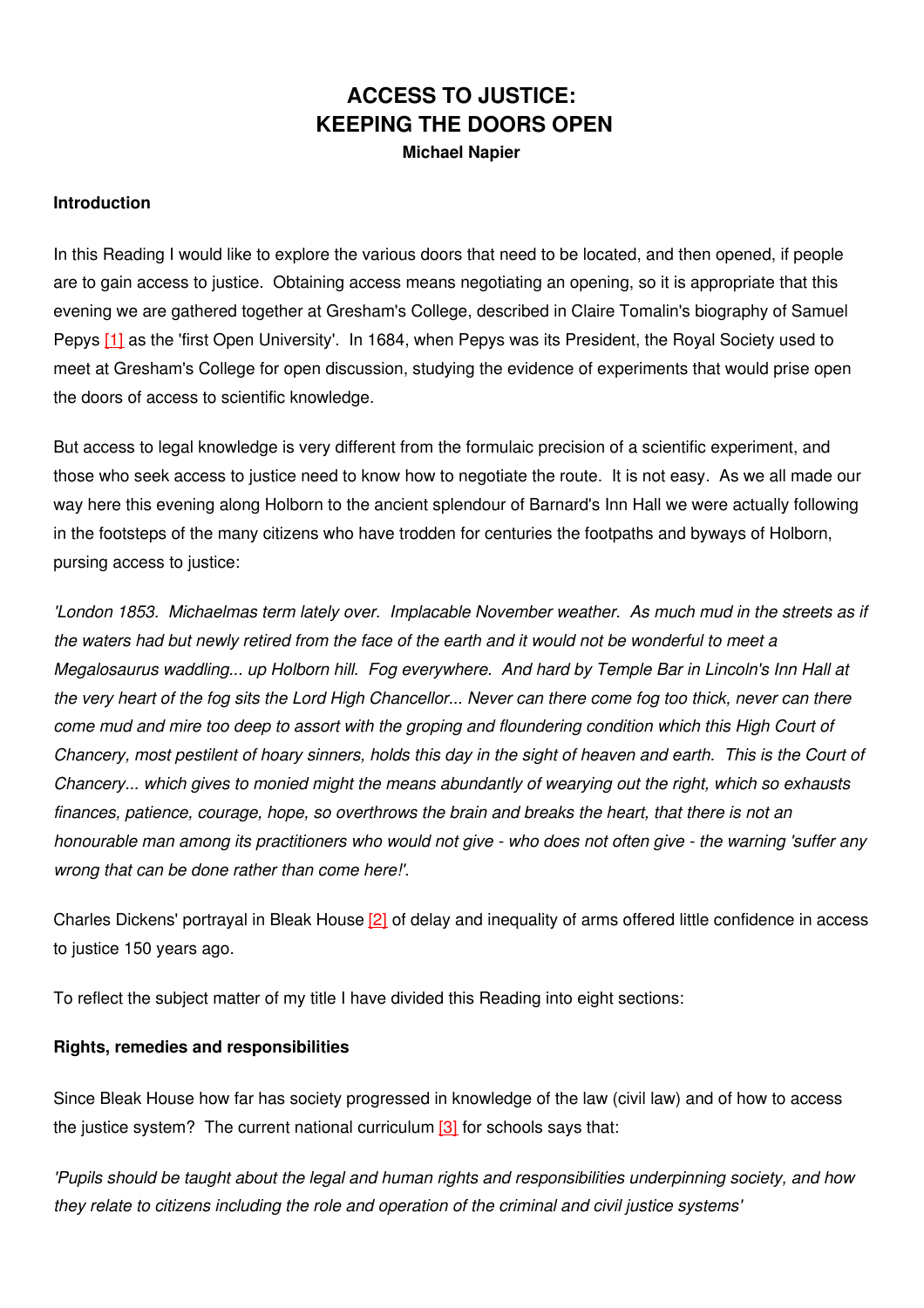And the website [\[4\]](http://www.gresham.ac.uk/event.asp?PageId=45&EventId=608#_ftn4#_ftn4) of the Public Legal Education & Support Task Force says:

*Public legal education provides people with awareness, knowledge and understanding of rights and legal* issues together with the confidence and skills they need to deal with disputes and gain access to justice.

Current educational initiatives to improve what is referred to today as 'legal literacy' mean that our citizens are now more likely to appreciate that the possession of rights must be balanced against the burden of responsibilities. And our modern sophisticated consumer aware society is likely to endorse the latin maxim 'ubi jus ibi remedium,' or 'where there is a right there is a remedy', a principle enshrined by Lord Chief Justice Holt in the famous right to vote case *Ashby v White [\[5\]](http://www.gresham.ac.uk/event.asp?PageId=45&EventId=608#_ftn5#_ftn5)*in 1702. In his dissenting judgment, later upheld by the House of Lords, he said:

'If the plaintiff has a right he must of necessity have a means to vindicate and maintain it, and a remedy if he is injured in the exercise or enjoyment of it; and indeed it is a vain thing to imagine a right without a remedy for *want of right and want of remedy are reciprocal'.*

Although it has been said that the reverse does not apply, at least in the field of medicine where a doctor once claimed to have invented the remedy for no known disease, in the law, where the contemporary translation of 'no right without a remedy' might be 'where there's blame there's a claim', it is hardly surprising that in 2007 the public has understandably high expectations of the accessibility of justice. A timely reminder is that this year, in its 50<sup>th</sup> anniversary manifesto for the Rule of Law [\[6\]](http://www.gresham.ac.uk/event.asp?PageId=45&EventId=608#_ftn6#_ftn6), the organisation JUSTICE proclaims that:

*'every person in the UK, however poor or disadvantaged has the right of access to justice'.*

I suggest that four core component parts of access to justice are:

\* access to a legal system underpinned by the rule of law and due process; \* access to legal advice; \* access to a Court; \* and, in our jurisdiction where costs follow the event and winner takes all, access to funding which is the complex key to the most difficult door to unlock in the search for justice.

Lewis Carroll's Alice in Wonderland may not have been thinking about access to justice when she could not discover how to gain access to the beautiful garden because:

*'There were doors all around the hall but they were all locked?'*

and then Alice finds a key but:

'...*alas either the locks were too large or the key was too small'.*

although eventually Alice is successful when she:

*'...tried the little golden key in the lock and to her great delight it fitted'*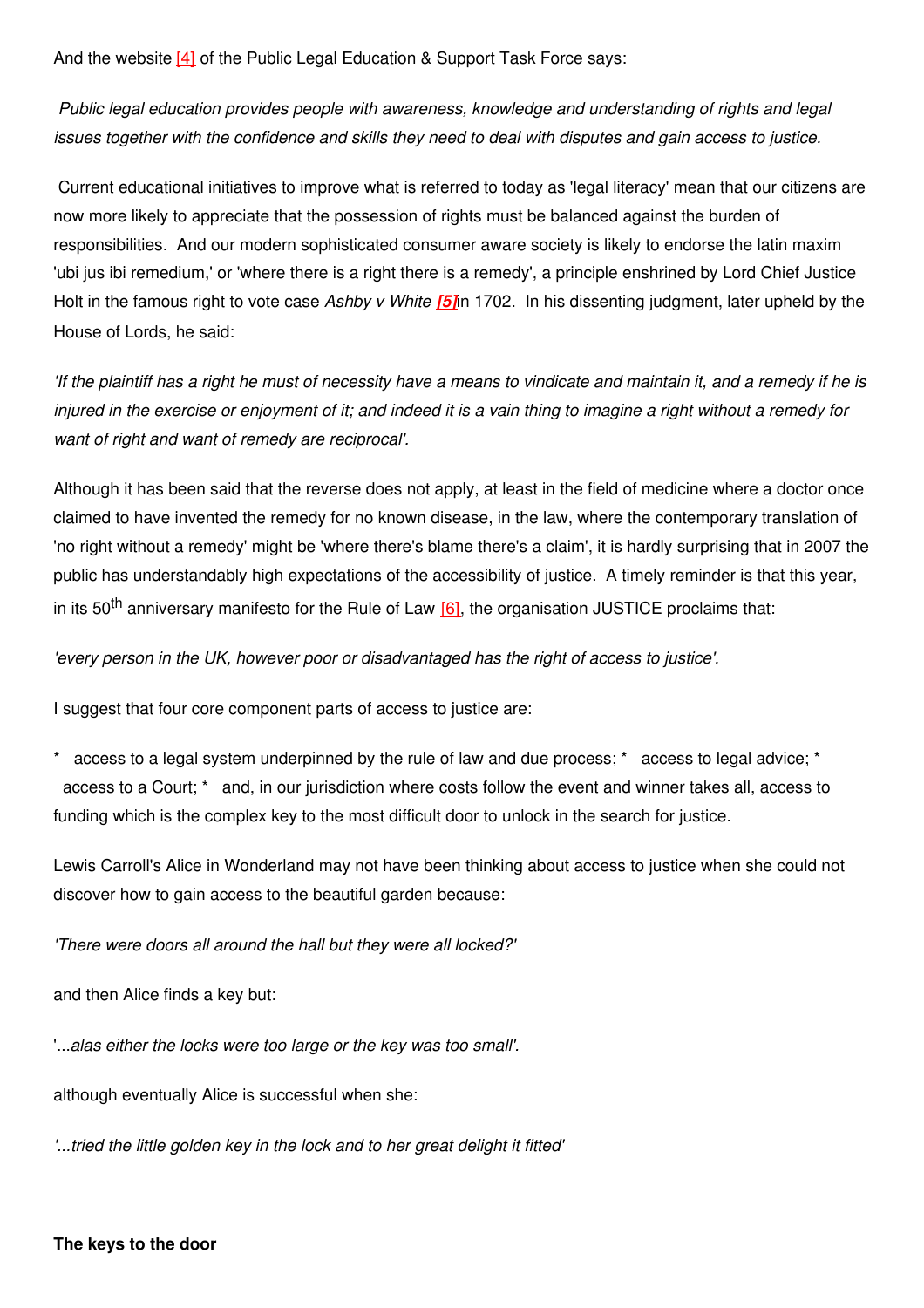Part of my theme is that the golden key to the access to justice door is the funding key. By that I certainly do not mean that payment of fees to lawyers is a priority, but I do mean that we cannot ignore the reality that, aside from the pro bono commitment of lawyers, our civil justice system has to provide funding mechanisms that properly enable meritorious cases to be brought.

No surprise then that three of the four access to justice demands in the JUSTICE manifesto refer to the essential provision of state funded legal aid.

No surprise either that the Civil Justice Council, in its 2005 Report [\[7\]](http://www.gresham.ac.uk/event.asp?PageId=45&EventId=608#_ftn7#_ftn7)'Access to Justice - funding options and proportionate costs' said that the delivery of access to justice is dependent upon:

a meritorious case \* the participants having at the outset access to means of funding their case \* the lawyers on each side having at the outcome access to reasonable remuneration \* the costs of funding and remuneration being proportionate to what is at stake and the availability of an efficient and properly resourced court system.

The fundamental availability of an accessible Court system has a long history. The book of Exodus [\[8\]](http://www.gresham.ac.uk/event.asp?PageId=45&EventId=608#_ftn8#_ftn8) describes early access to a judicial process for the resolution of disputes:

'Moses' father-in-law... said what is this thing that you are doing to the people?... and Moses said... when they have a matter they come unto me and I judge between one and another and I do make them know the statutes of God and his laws... And Moses' father-in-law said... thou shalt provide out of all the people, able men who fear God, men of truth and let them judge the people at all seasons, and it shall be that every major dispute they will bring to you, but every minor dispute they themselves will judge. And they judged the people at all seasons: the difficult dispute they would bring to Moses but every minor dispute they themselves would judge'.

It may be far fetched to suggest that Moses was the architect of the first small claims court but it is not stretching it to acknowledge that the first literary confirmation of access to the due process of jury trial is found in the Greek tragedy 'Eumenides' [\[9\]](http://www.gresham.ac.uk/event.asp?PageId=45&EventId=608#_ftn9#_ftn9), part of the Oresteia trilogy by Aeschylus. Orestes is on trial for murdering his mother. In charge of the proceedings is the Goddess Athena who thus proclaims her duty to ensure a fair trial:

'The affair is too grave if any mortal thinks to pass judgement thereon, nay it is not lawful even for me to decide on cases of murder which involves swift wrath. I will appoint judges of homicide bound by oath and establish a tribunal to endure for all time. Do ye call your witnesses and adduce your proofs, sworn, evidence to support your cause... The word is with you, the trial may proceed and 'tis sound law and justice both that he *who doth proffer the charge shall first begin.'*

In Rome in the first century BC, Cicero, addressing the jury at the trial of Cluentius describes the State's duty to uphold the law as:

#### *'the foundation of freedom, the spring of justice'* [\[10\]](http://www.gresham.ac.uk/event.asp?PageId=45&EventId=608#_ftn10#_ftn10)

Five hundred years later in 534 AD the Emperor Justinian completed the legal Codex although as Gibbon's Decline & Fall [\[11\]](http://www.gresham.ac.uk/event.asp?PageId=45&EventId=608#_ftn11#_ftn11) records, the twelve tables of Roman law may have been: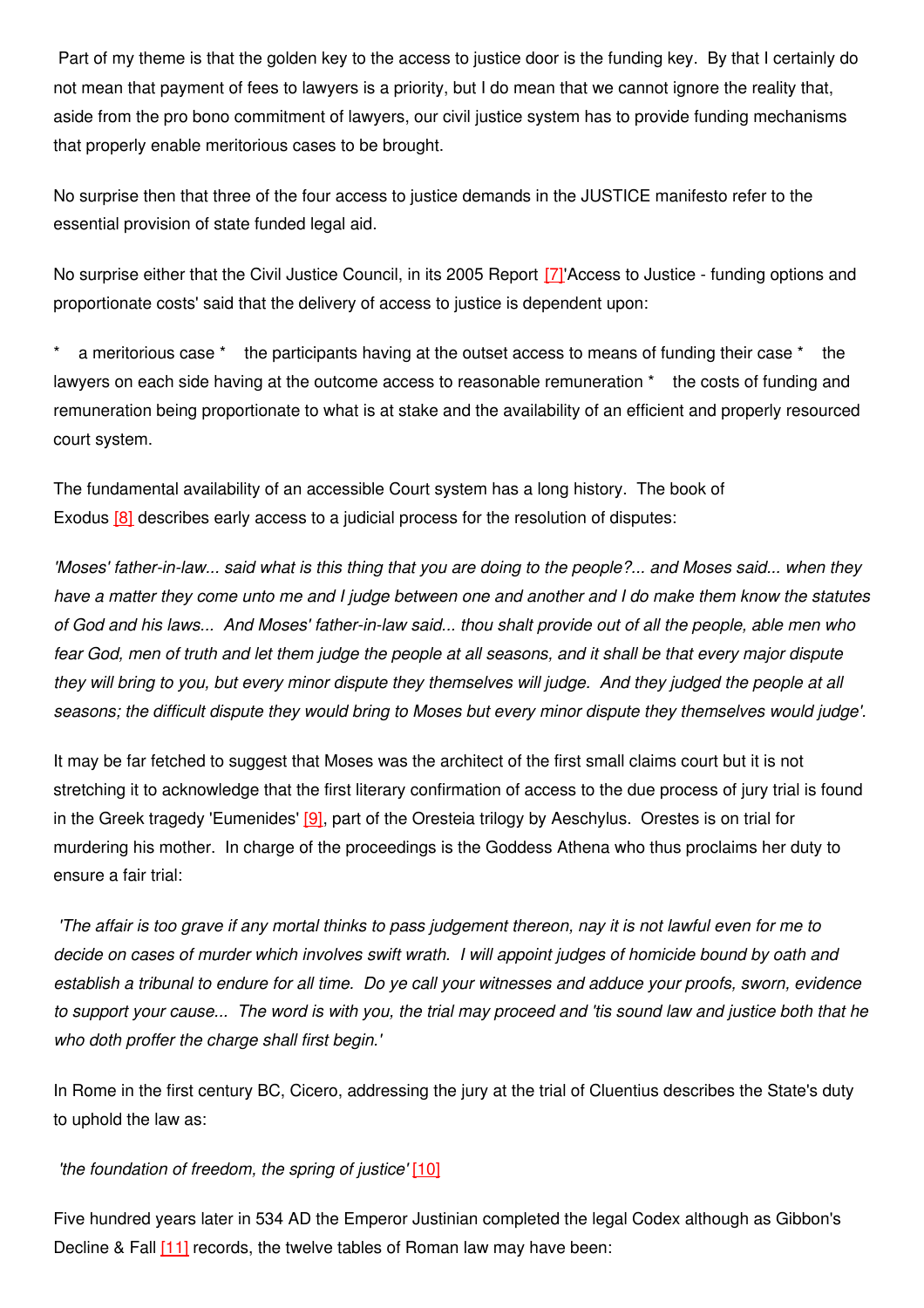## *'the rule of right and the fountain of justice'*

but eventually:

'were overwhelmed by the weight and variety of new laws which at the end of five centuries became a *grievance more intolerable than the vices of the city'.*

Modern legislators would do well to note that, as Gibbon also records, to discourage unnecessary and burdensome legislation the legal code of the Locrian community required that the proposer of any law:

'stood forth in the assembly of the people with a cord around his neck and if the law was rejected the innovator *was instantly strangled'.*

Here in England, it seems that our first law code was promulgated by King Alfred in the 880's although the first recognised statement guaranteeing justice was of course at Runnymede in June 1215 when in Magna Carta [\[12\]](http://www.gresham.ac.uk/event.asp?PageId=45&EventId=608#_ftn12#_ftn12) King John declared that:

*'To no one will we sell, to no one deny or delay right or justice',*

The limitation by Magna Carta of the royal prerogative may have principally favoured the baronial and privileged classes but also made the further declaration that:

# *'ordinary lawsuits shall not follow the Royal Court around but shall be held in a fixed place'*

Two years later then in 1217 the original 'Great Charter' was split into two parts, the larger being Magna Carta and the smaller, known as the 'Charter of the Forests' which enshrined in law the customs and traditions of the peasantry and poorer people.

For the resolution of disputes the Court of Requests was established in 1483 [\[13\]](http://www.gresham.ac.uk/event.asp?PageId=45&EventId=608#_ftn13#_ftn13) followed by the Court of Star Chamber, effectively an appeal court in 1487 [\[14\]](http://www.gresham.ac.uk/event.asp?PageId=45&EventId=608#_ftn14#_ftn14) but the problem of access to justice in a Court for the poor was first formally recognised by the 'in forma pauperis' statute of Henry VII in 1494 [\[15\]](http://www.gresham.ac.uk/event.asp?PageId=45&EventId=608#_ftn15#_ftn15). This provision of relief from court fees and access to lawyers acting pro bono was said to be available to:

*'every poor person...and the Lord Chancellor shall assign... learned counsel and attorneys for the same without any reward'.*

The good news that we can trace pro bono help by lawyers for more than 500 years is somewhat dampened by the 16<sup>th</sup> century method of dealing with the problem that the pro bono litigant still faces today - the risk of an adverse order of having to pay all the costs if the case is lost. However, by statute introduced by Henry VIII in 1531 [\[16\]](http://www.gresham.ac.uk/event.asp?PageId=45&EventId=608#_ftn16#_ftn16) it was provided that an unsuccessful poor person should not be liable to pay the opponent's costs but should suffer 'other punishment as shall be thought reasonable' which typically meant being whipped or pilloried.

However, this was insufficient to deter vexatious litigants, so the provision that a poor person's case required a merits certificate from counsel was developed, and by Victorian times was included in the Rules of the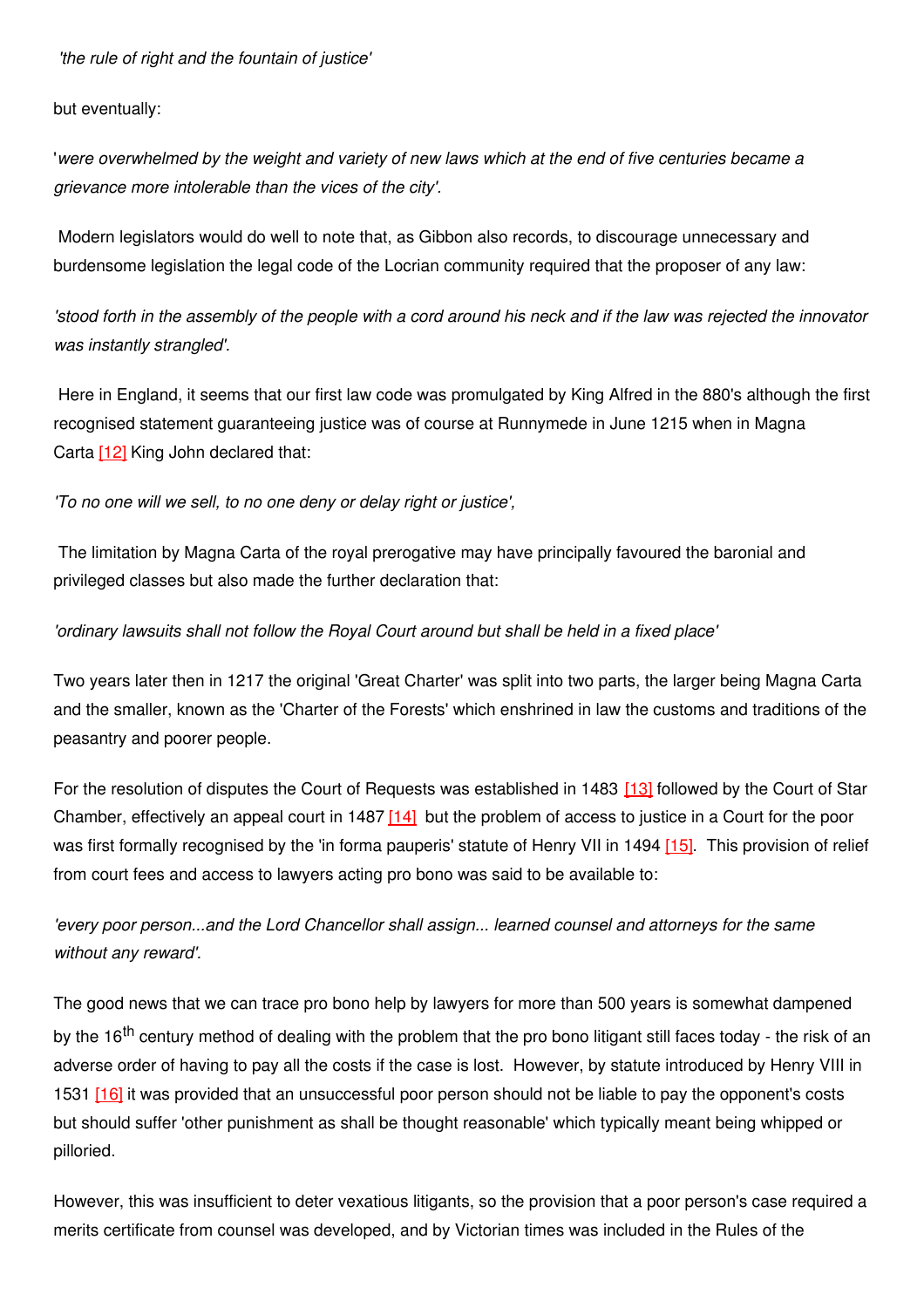Supreme Court 1883 [\[17\]](http://www.gresham.ac.uk/event.asp?PageId=45&EventId=608#_ftn17#_ftn17). Interestingly, Rule 27 also provided that a lawyer acting pro bono could not recover costs even if successful in a case on behalf of a poor person. I will return to this point later in the context of the Legal Services Bill 2007.

## **From 'in forma pauperis' to legal aid**

By the early 20<sup>th</sup> century there was a progressive move away from 'in forma pauperis', as demand grew for some form of public funding by the State. The Poor Persons Rules of 1914 [\[18\]](http://www.gresham.ac.uk/event.asp?PageId=45&EventId=608#_ftn18#_ftn18) replaced the 'pauper' requirement with a means test threshold of £50 in assets to qualify for legal help from solicitors and barristers willing to act for free. And in November 1924 a letter to The Times [\[19\]](http://www.gresham.ac.uk/event.asp?PageId=45&EventId=608#_ftn19#_ftn19) from the Bishop of London and 17 leading churchmen argued that the poor had a constitutional right to legal aid because:

'the state has made provision for the education and health of the poor. Practically it has made no provision for *their legal needs...'*

From 1926 the Law Society ran the Poor Persons Scheme but gradually pressure grew for the State to accept responsibility for funding legal representation for those who could not afford to pay.

Writing in the Law Quarterly Review in 1943 Dr E J Cohn [\[20\]](http://www.gresham.ac.uk/event.asp?PageId=45&EventId=608#_ftn20#_ftn20) argued that:

'If all that the Poor Man's Lawyer can tell his client is that he has a good case but that owing to his financial position there can be no question of taking the case to court and that he has therefore got to forget about his right, nothing is gained. Litigation is the sanction and therefore the cornerstone of the law. It is no use to *grant people rights if one does not grant them the possibility to enforce them'.*

The reference to the Poor Man's Lawyer is another reminder of the history of pro bono contribution by the legal professions and has a special resonance with the extensive pro bono activity seen in many of our law schools today. Indeed, the Poor Man's Lawyer Scheme, supported by volunteer solicitors and barristers, actually originated in the Universities in the 1880's [\[21\]](http://www.gresham.ac.uk/event.asp?PageId=45&EventId=608#_ftn21#_ftn21). By 1925 there were 22 such schemes in London and ten outside, one notable scheme being in Liverpool [\[22\]](http://www.gresham.ac.uk/event.asp?PageId=45&EventId=608#_ftn22#_ftn22).

But pro bono support for those who could not afford to pay for access to justice was far from adequate for Dr Cohn [\[23\]](http://www.gresham.ac.uk/event.asp?PageId=45&EventId=608#_ftn23#_ftn23) who continued:

'Legal aid is a service which the modern state owes to its citizens as a matter of principle. It is part of that protection of the citizen's individuality which, in modern conception of the relationship between the citizen and the State can be claimed by those citizens who are too weak to protect themselves. Just as the modern state *tries to protect the poorer classes against the common dangers of life such as unemployment, disease, old* age, social oppression etc so it should protect them when legal difficulties arise. Indeed, the case for such protection is stronger than the case for any other form of protection. The state is not responsible for the outbreak of epidemics, for old age or economic crisis. But the state is responsible for the law. That law again is made for the protection of all citizens, poor and rich alike. It is therefore the duty of the state to make its *machinery work alike for the rich and the poor'.*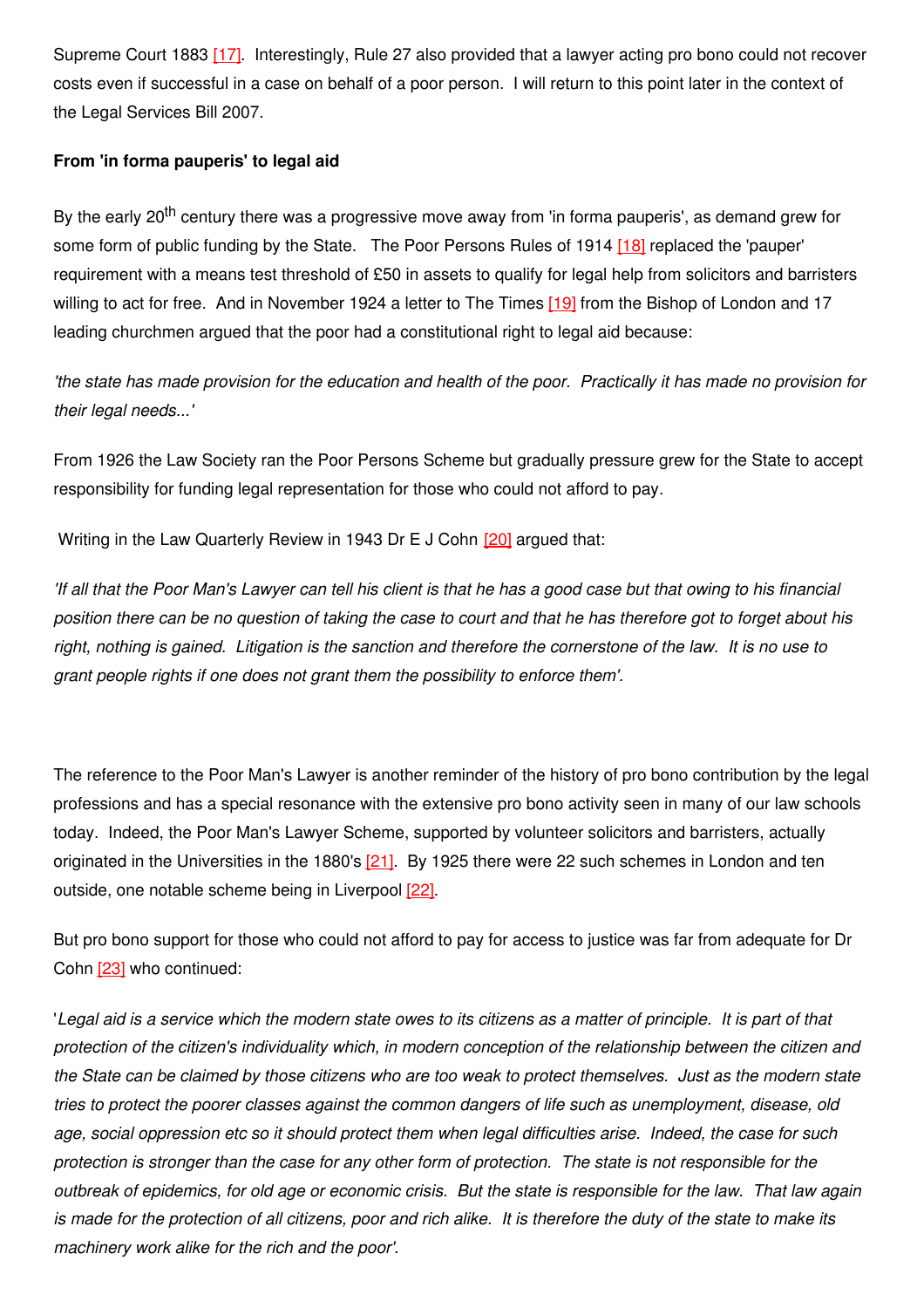Although Dr Cohn's exhortation may have been valid in 1943 and perhaps influential on the State introduction of Legal Aid in 1949, it might be said that it no longer applies nearly 60 years later in the completely different society and economic environment that we live in today. I am not so sure. Nor is Chief Justice McMurtry of Ontario who said in a speech $[24]$  as recent as January this year that:

'The basic purpose of legal aid is to serve the public by enabling each of its members to have access to the kind of legal assistance that is essential for the understanding and assertion of our individual rights, obligations and freedom under the law... legal aid is perhaps the single most important mechanism we have to turn the dream of equal rights into a reality. Indeed, our laws and freedoms will only be as strong as the protection that they afford to the most vulnerable members of our community. In affording this protection legal aid does make *a deep and essential contribution to our social fabric and indeed to our very way of life'.*

These aspirations are reflected in the words of the Lord Chancellor, Lord Irvine of Lairg, introducing the second reading of the Access to Justice Bill in 1998 [\[25\]](http://www.gresham.ac.uk/event.asp?PageId=45&EventId=608#_ftn25#_ftn25).

'People value their legal rights highly. They feel deeply frustrated when they cannot secure them. A major component in deciding whether a State provides a decent quality of life for its citizens is the extent to which its *secures for them access to justice'.*

If the removal of social exclusion and the preservation of equal rights are the legitimate and laudable components of the State's agenda for its people, the provision of public funds in support of a properly resourced legal aid scheme, including civil cases, should be accepted as a normal and expanding part of the public spending budget.

Is it acceptable then for the State to seek to restrict legal aid provision or even to say that it should be reduced, or to fail to protect the civil budget from erosion by the insatiable appetite of crime? If the funding of legal advice and representation is the crucial first doorway to access to justice, legal aid must continue to play its part, even an increasing part, in supporting the resolution of civil disputes with the help of an adequate supply of accessible lawyers. The number of solicitors' offices conducting non family civil legal aid has declined from 9,740 in 1996/7 to 4,719 in 2005/6 [\[26\]](http://www.gresham.ac.uk/event.asp?PageId=45&EventId=608#_ftn26#_ftn26). For barristers the corresponding numbers are from 7,114 to 4,991. As the availability of lawyers, including those in the not for profit sector, becomes less accessible, particularly in rural areas [\[27\]](http://www.gresham.ac.uk/event.asp?PageId=45&EventId=608#_ftn27#_ftn27), access to justice is inevitably compromised.

#### **From Legal Aid to alternative funding structures**

In an analysis of methods that might expand funding options to give access to justice the Civil Justice Council entitled its second Report [\[28\]](http://www.gresham.ac.uk/event.asp?PageId=45&EventId=608#_ftn28#_ftn28)'The Future Funding of Litigation - Alternative Funding Structures'. Published this month the Report lists the 5 methods of funding civil cases:

private funding \* legal aid \* conditional fee (no win-no fee) agreements supported by after the event insurance \* legal expenses insurance (before the event) \* third party funding.

Separately these methods are individual keys to funding. Collectively they might be described as a combination lock to the access to justice doorway.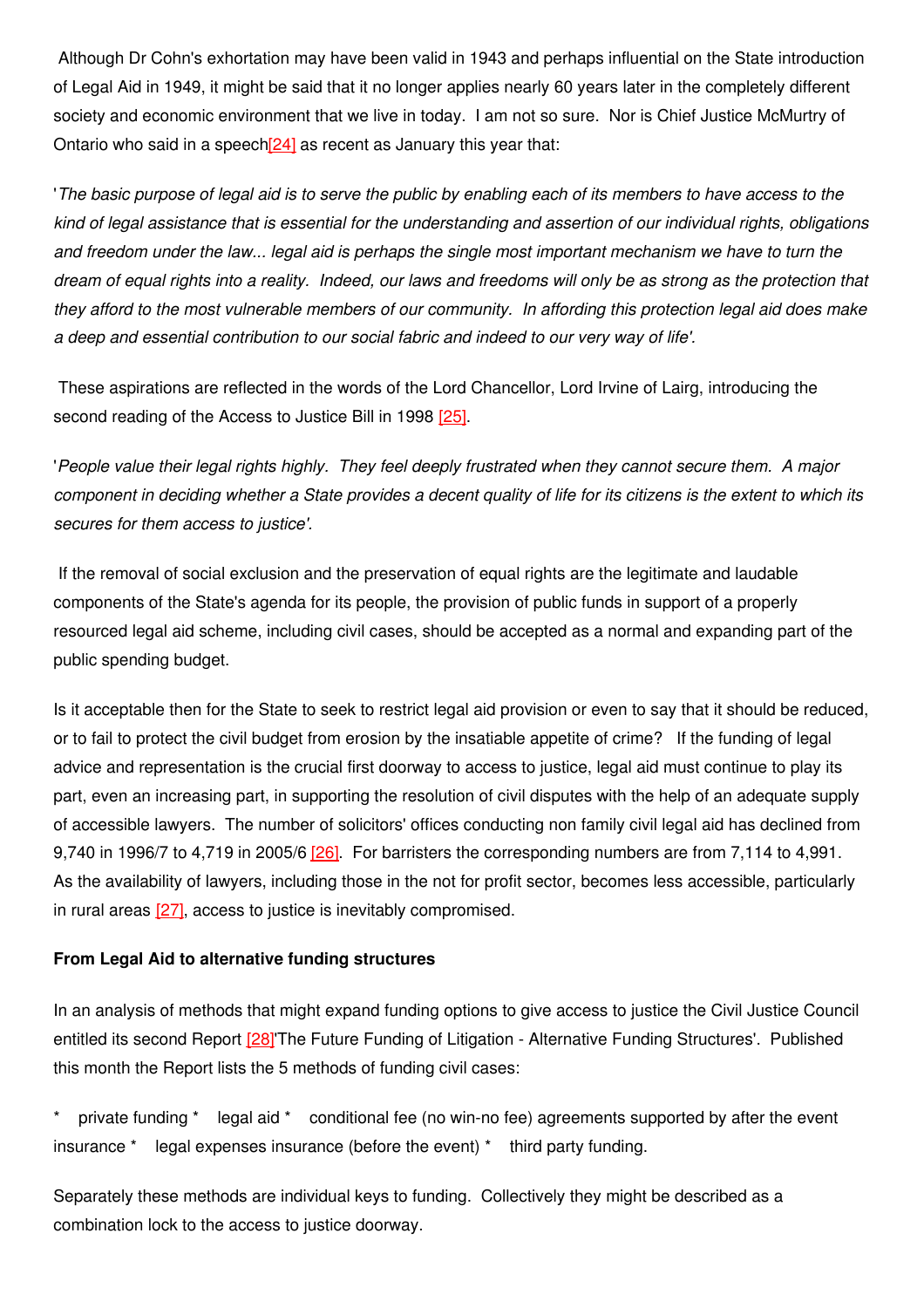However, even in combination the five methods cannot satisfy all the funding needs of would be litigants who need legal advice. Those who wish to bring a group action or a complex case that is unsuitable for conditional fee or no win-no fee speculation face serious difficulties. The Civil Justice Council therefore recommends the establishment of a new Supplementary Legal Aid Scheme (SLAS), a species of contingency legal aid fund (CLAF). The SLAS would be run by the Legal Services Commission on the basis that in return for funding support a successful litigant would be content to sacrifice from any damages recovered a percentage sum that would be paid back to the SLAS scheme, that once established might even extend its eligibility threshold to include more people and widen the access to justice doorway. The concept of a deduction from damages to fund the costs of a case is well established in most common law jurisdictions and was an integral part of the original conditional fee system introduced in 1995 [\[29\]](http://www.gresham.ac.uk/event.asp?PageId=45&EventId=608#_ftn29#_ftn29). The system where it is ingrained that fees are deducted from damages is of course the United States where the contingent fee method of funding has been called 'the key to the courthouse' [\[30\]](http://www.gresham.ac.uk/event.asp?PageId=45&EventId=608#_ftn30#_ftn30).

The Civil Justice Council Report goes further saying pragmatically that where no SLAS or other form of funding is available, for example in a group action, contingency fees should be permitted, subject to strict Court supervision as happens in Ontario. Further still, the report says that if the sustainability of the no win-no fee system is ever in doubt because it depends on the stability of the after the event insurance market, contingency fees would need to assume greater prominence as the funding method for civil cases generally.

Another alternative explored by the Civil Justice Council is the relatively new concept of third party funding. Although it might be said that the legal aid scheme has always been a third party funder, albeit not for profit, the entry into litigation as a profit seeking investment by entrepreneurial commercial third party funders backed by private equity resources has required the Courts to address crucial access to justice issues. The Court of Appeal gave cautious approval to the role of the third party funder in *Arkin v Borchard Lines Ltd 2005* [\[31\]](http://www.gresham.ac.uk/event.asp?PageId=45&EventId=608#_ftn31#_ftn31).

In deciding that a third party funder should not be completely immune from an adverse costs order if the case is lost, Lord Philips of Worth Matravers, then Master of the Rolls said:

'Somehow or other a just solution must be devised whereby on the one hand a successful opponent is not denied all his costs while on the other hand commercial funders who provide help to those seeking access to *justice which they could not otherwise afford are not deterred by the fear of disproportionate costs consequences if the litigation they are supporting does not succeed'.*

He went on to add:

'*If the course which we have proposed becomes generally accepted it is likely to have the following* consequences. Professional funders are likely to cap funds that they provide in order to limit their exposure to *a reasonable amount. This should have a salutary effect in keeping costs proportionate'.*

This pragmatic judicial acceptance of the role of the third party funder was soon followed by the decision of the High Court of Australia in the case of *Fostif 2006 [\[32\]](http://www.gresham.ac.uk/event.asp?PageId=45&EventId=608#_ftn32#_ftn32).*

A firm of accountants had written to tobacco retailers seeking authority to act on their behalf in litigation to recover state based licence fees that had been held unconstitutional. They offered to fund the litigation, and to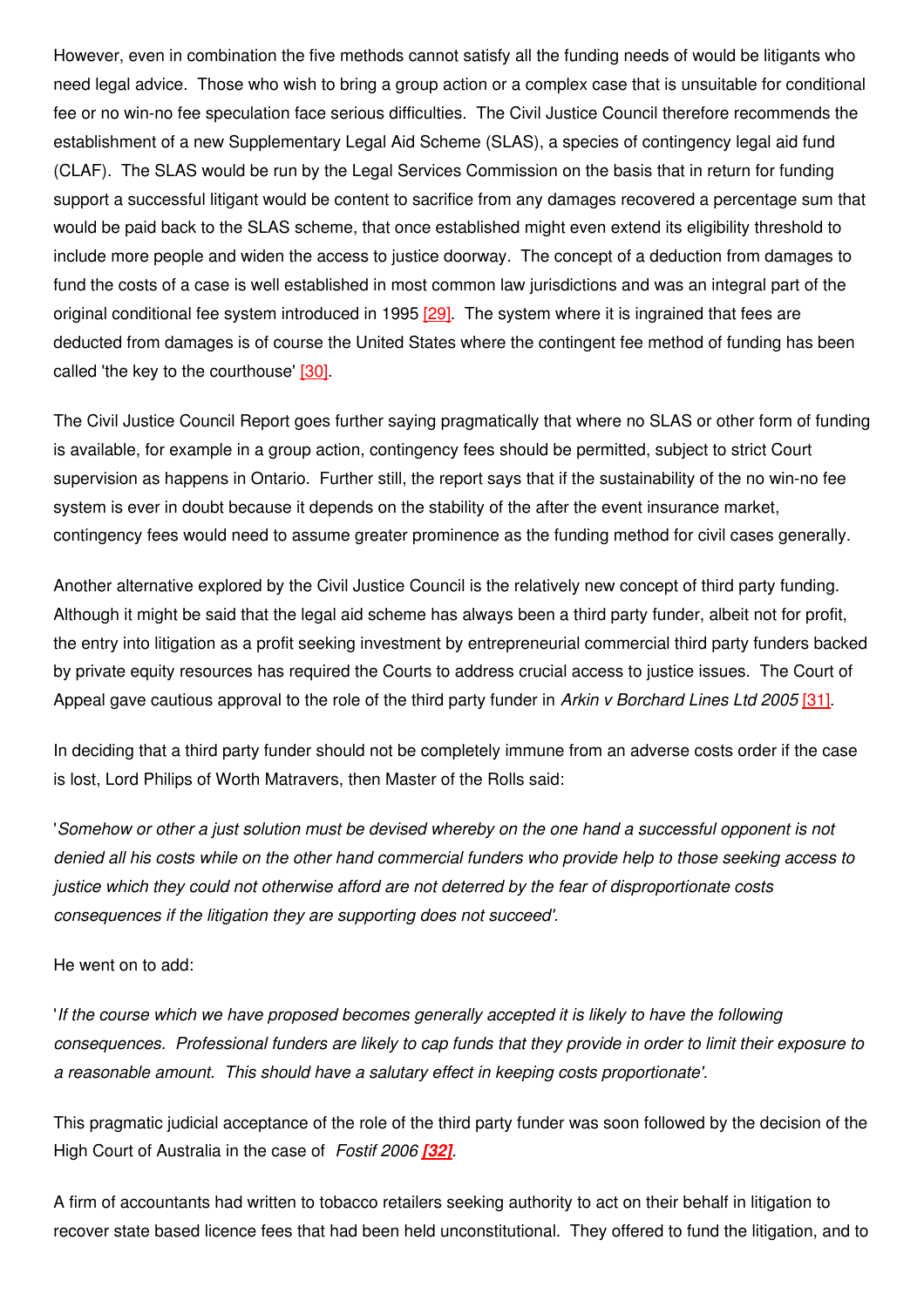protect the retailers from adverse costs if they lost. In return they would take one third of any recovery, plus any recovered costs. The accountants then instructed solicitors to 'front' the action with only limited access to their clients. At first instance, Einstein J, decided that the funding arrangements were contrary to public policy and stayed the proceedings.

The Court of Appeal of New South Wales disagreed and removed the stay. At the final appeal stage the High Court of Australia decided by a majority of 5:2 that the third party funding arrangements did not constitute an abuse of process and were not contrary to public policy.

For the majority Chief Justice Gleeson wrote:

'Even if the intervention of a litigation funder seeking to promote an assertion by more retailers of their rights be regarded as some form of intermeddling there is no justification for denying the existence of a matter' (Para 19).

Also for the majority, Justices Gummow, Hayne and Crennan wrote:

The solution to that problem (if there is one) does not lie in treating actions financially supported by third *parties differently from other actions'*. (Para 95)

Also for the majority Justice Kirby wrote:

*'To lawyers raised in the era before such multiple claims, representative actions and litigation funding, such fees and conditions may seem unconventional or horrible. However, when compared with the conditions approved by experienced judges in knowledgeable courts in comparable circumstances, they are not at all unusual. Furthermore, the alternative is that very many persons, with distinctly arguable legal claims,* repeatedly vindicated in other like cases, are unable to recover upon those claims in accordance with their *legal rights...'* (Para 120)

And dealing with the constitutionality of the Court staying such an action Justice Kirby went on to say that:

The reason why it is difficult to secure relief of such a kind is explained by a mixture of historical factors *concerning the role of the courts; constitutional considerations concerning the duty of courts to decide the cases people bring to them; and reasons grounded in what we would now recognise as the fundamental* human right to have equal access to independent courts and tribunals. These institutions should be enabled to *uphold legal rights without undue impediment and without rejecting those who make such access a reality where otherwise it would be a mere pipe dream or purely theoretical...'* (Para 144)

However, the minority judgment of Justices Callinan and Heydon was firm in its disapproval of third party funding, emphasising that accountants do not owe the same ethical duties as solicitors who could not advertise or charge as the accountants whose role they described as 'shadowy', not being subject to the control of the Court which finds it:

'less easy to supervise litigation, one side of which is conducted by a party, while on the other side there are only nominal parties, the true controller of that side of the case being beyond the court's direct control...'(Para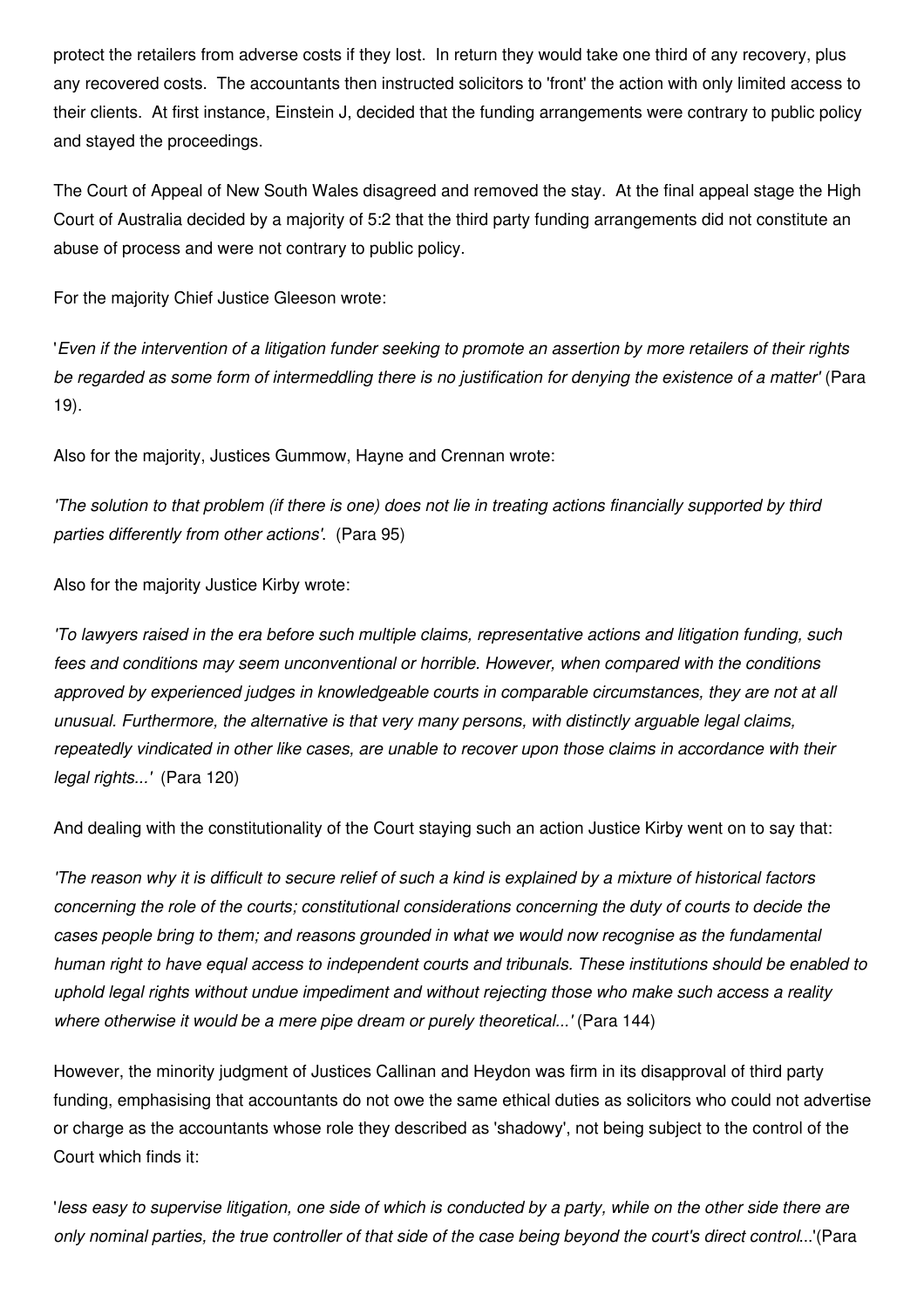266)

Commenting on *Fostif* in a recent interview, the Master of the Rolls, Sir Anthony Clarke said:

'I have little doubt that Fostif has pointed the way. Whether we would approach it in quite the same way, whether we would think it desirable to have more control than they had in mind, I don't quite know. But I don't see why the principle of third-party funding, subject to reasonable control, should not be accepted here. As long as [it is] willing to be transparent one can see a public interest in supporting the funder [\[33\]](http://www.gresham.ac.uk/event.asp?PageId=45&EventId=608#_ftn33#_ftn33)'

A further example of judicial pragmatism in balancing access to justice issues is in the area of public law. In the *Cornerhouse [\[34\]](http://www.gresham.ac.uk/event.asp?PageId=45&EventId=608#_ftn34#_ftn34)* case 2006 the Court of Appeal formulated principles for a Protective Costs Order in public interest cases so as to limit the costs liability of the applicant if it loses and to restrict to a reasonable amount the costs of the defendant if the applicant succeeds.

As Lord Justice Brooke said:

'*The overriding purpose of exercising this jurisdiction is to enable the applicant to present its case to the court with a reasonably competent advocate without being exposed to such serious financial risks that* would deter it from advancing a case of general public importance at all, where the court considers that it is in *the public interest that an order should be made'.*

This extension of access to justice in public interest cases has been examined further by the organisation Liberty in its 2006 report 'Litigating in the Public Interest' [\[35\]](http://www.gresham.ac.uk/event.asp?PageId=45&EventId=608#_ftn35#_ftn35). In his introduction to the report Lord Justice Kay said that:

'...there are public interest cases which merit litigation but which are excluded from the courts for reasons of costs. There are limits to the level of funding available from the Legal Services Commission and in the area of judicial review it is difficult to find insurers who will back conditional fee agreements for an affordable premium... there is still a significant amount of public interest litigation which is deterred by the operation of our *traditional approach to litigation costs'.*

It was the traditional approach to costs that troubled Lord Woolf so much in his Access to Justice Report 1996 [\[36\]](http://www.gresham.ac.uk/event.asp?PageId=45&EventId=608#_ftn36#_ftn36) when he listed the cost of litigation as a central problem, leading to his emphasis on proportionality to ensure the correct balance of the cost/benefit ratio in relation to what is at stake in the case. The new Civil Procedure Rules and Lord Woolf's overriding principle that litigation should be the last resort, underpin a largely successful set of civil justice reforms [\[37\]](http://www.gresham.ac.uk/event.asp?PageId=45&EventId=608#_ftn37#_ftn37); but Lord Woolf was unable to implement the notion of predictable or fixed costs nor did he seek to resolve the fundamental problem of how to fund access to justice.

Sadly that problem was actually exacerbated by the Access to Justice Act 1999 [\[38\]](http://www.gresham.ac.uk/event.asp?PageId=45&EventId=608#_ftn38#_ftn38) removing the original arrangement that in a conditional fee case the success fee for winning would be deducted from the client's damages recovered and replacing it with the arrangement that all costs including the success fee and insurance premium would be recovered from the losing party.

The ensuing battlefield of technical challenges has produced a cosmos of satellite litigation that has diverted attention from the substantive legal merits of a client's case towards the unwelcome, and increasingly complex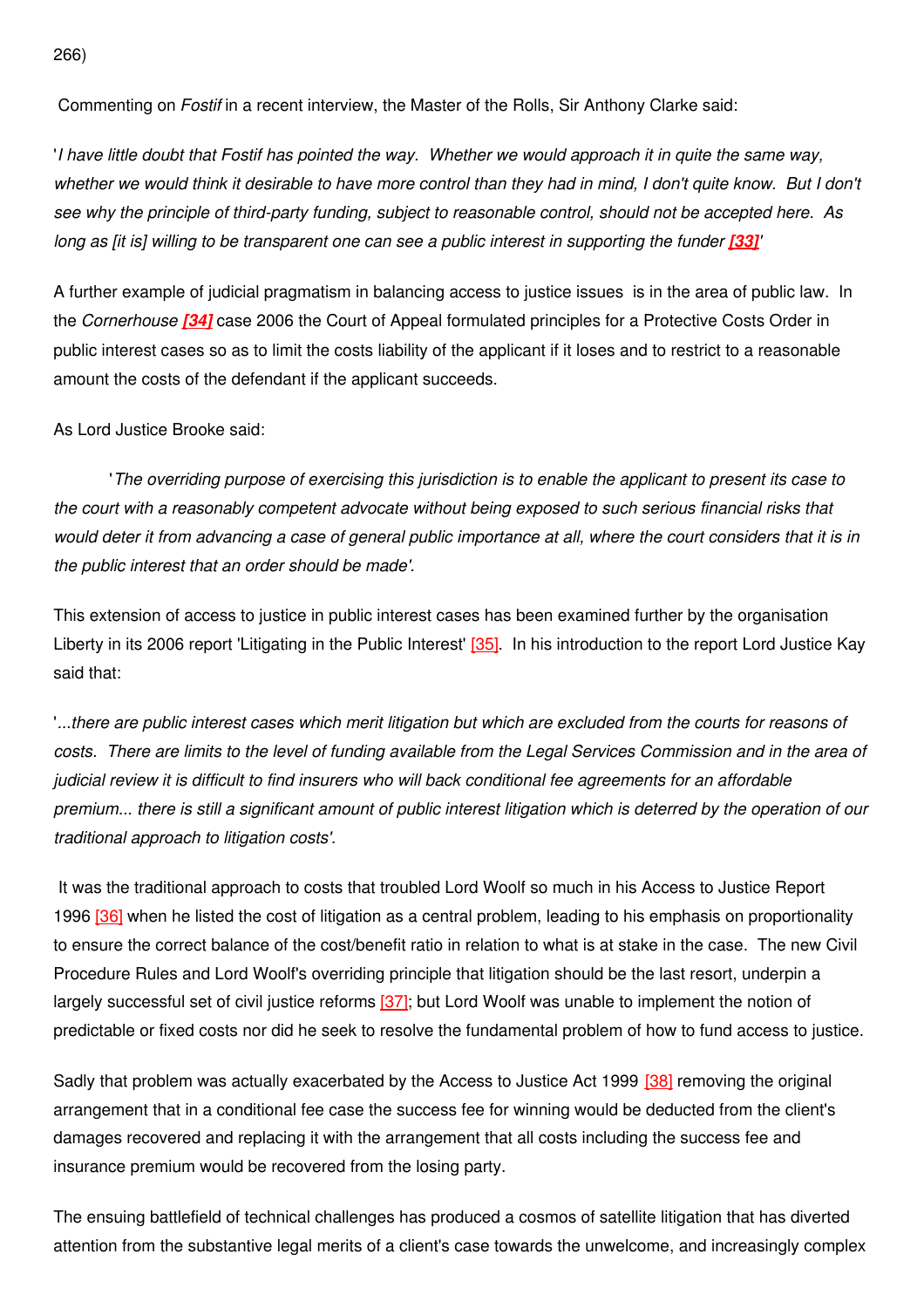area of law relating to funding and costs.

Although it may be said ironically that this has highlighted awareness of the crucial importance of funding as the primary key to the access to justice door, it is nevertheless profoundly depressing that practitioners and judges should have to spend disproportionate time on technical costs issues divorced from the just outcome of the legal merits of the case[\[39\]](http://www.gresham.ac.uk/event.asp?PageId=45&EventId=608#_ftn39#_ftn39). It remains to be seen whether recent Ministry of Justice proposals for a streamlined process for personal injury claims [\[40\]](http://www.gresham.ac.uk/event.asp?PageId=45&EventId=608#_ftn40#_ftn40), where these technical issues usually arise, will solve the problems.

In seeking access to the Court process litigants encounter a serious deterrent when they have to find the fees payable by those who ask the Court to provide a remedy. Until the 1980's the cost of Court accommodation, judicial salaries and pensions was borne by the State. Court fees covered the rest of the running costs of the civil courts. In the early 1980's, without any debate in Parliament, it was decided that the accommodation costs should be borne by litigants and in 1992 that judicial salaries should also be included.

The policy that the full costs of the civil courts should be recovered from fee income continues and, even allowing for some exemption and remission for hardship, is a funding deterrent to would be Court users. The Civil Justice Council is not the only critic that has argued that the policy of full costs recovery is wrong in principle, that it limits access to the Courts and that it is not focussed because of cross subsidy. The latest figures reveal that in 2005/6 the income from Court fees in civil cases produced a £34million profit, not reinvested in the civil justice system from which it was generated.

I have heard it suggested that if court annexed mediation schemes are to be encouraged the fee that litigants pay to enter the Court system should include the cost of mediation. This seems a fair method of re-investing profit generated from Court fees and is very much in keeping with the recent report [\[41\]](http://www.gresham.ac.uk/event.asp?PageId=45&EventId=608#_ftn41#_ftn41) by Professor Dame Hazel Genn and others for the Ministry of Justice which highlights:

'*the importance of efficient and dedicated administrative support to the success of Court based mediation schemes and the need to create an environment conducive to settlement'.*

The inclusion of the cost of mediation within Court fees would promote the settlement of disputes without Court and would reduce the risk of challenge that Court annexed mediation would contravene the right to fair trial guaranteed by Article 6 of the European Convention on Human Rights.

#### **Human Rights and the Rule of Law**

It is a major advance that today our Courts can consider rights guaranteed by the European Convention without litigants having to wait for example for seven years to obtain a decision from Strasbourg. [\[42\]](http://www.gresham.ac.uk/event.asp?PageId=45&EventId=608#_ftn42#_ftn42)Nearly ten years after the Human Rights Act 1998 it is now being suggested that the underlying real aim of the Act is at last beginning to be realised, not by lawyers arguing finely honed compatibility points before the Courts, but by the rights based framework of the Convention permeating society with a core of common sense, common values reflected in our attitudes towards our fellow human beings and creating in the UK a culture of respect for human rights [\[43\]](http://www.gresham.ac.uk/event.asp?PageId=45&EventId=608#_ftn43#_ftn43). As Baroness Ashton said in a recent speech to the British Institute of Human Rights:

When you talk to people about values and the way in which they believe our society should develop you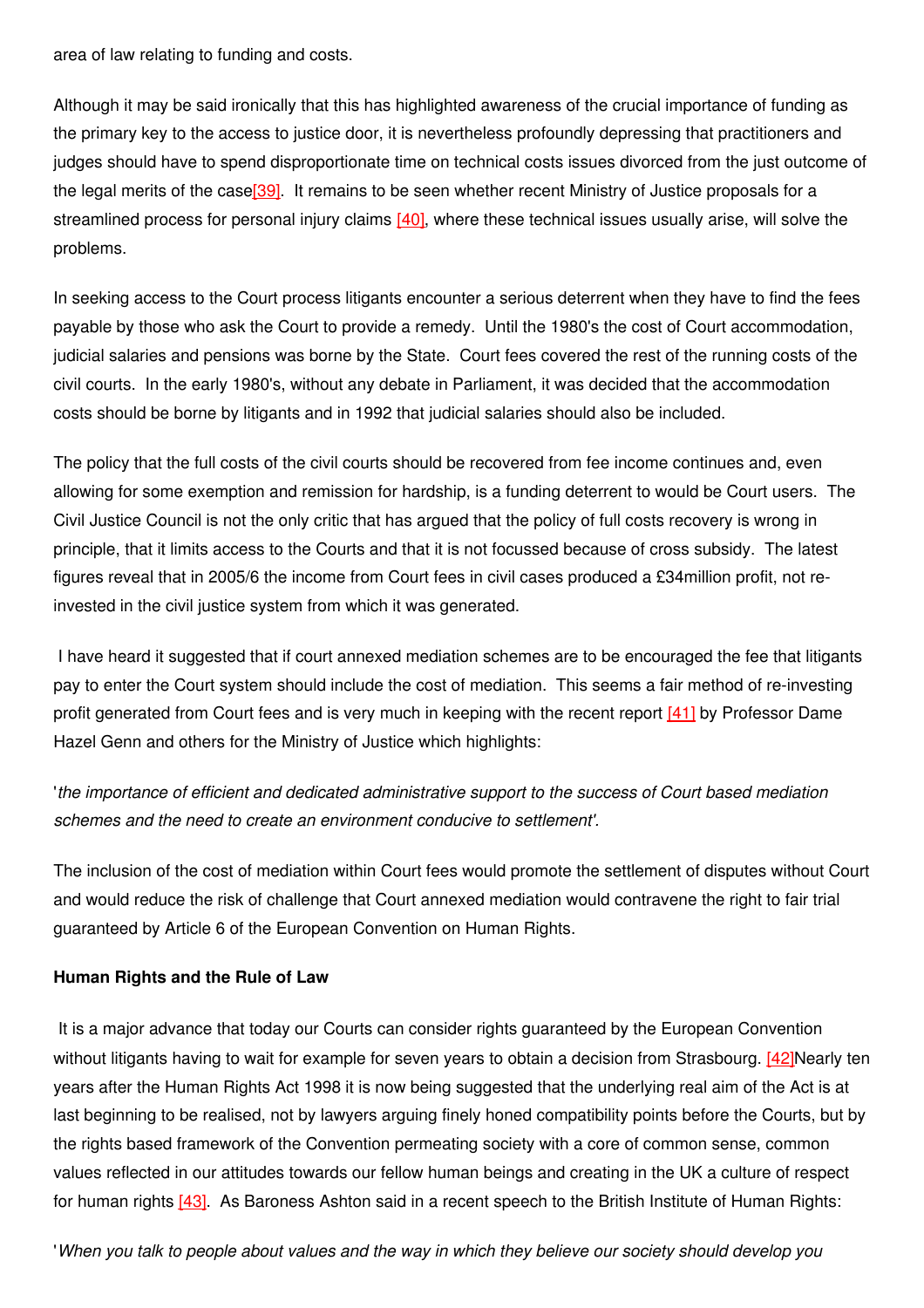quickly come across the fundamentals of human rights. People may not think of them as being part of the Human Rights Act but they do see them as part of the principles under which our society operates. They are common sense and they are common to all of us. They reflect our understanding and our values as a society'.

If Article 6 of the European Convention guaranteeing the due process of fair trial is one of the pillars that support the door of access to justice, another pillar is the Rule of Law, now given statutory recognition in Section 1 of the Constitutional Reform Act 2005. Lord Bingham has recently described the Rule of Law [\[44\]](http://www.gresham.ac.uk/event.asp?PageId=45&EventId=608#_ftn44#_ftn44) as having at its core the recognition:

'that all persons and authorities within the state, whether public or private should be bound by and entitled to *the benefit of laws publicly and prospectively promulgated and publicly administered in the Courts'.*

And in a more detailed analysis of his eight sub rules of the Rule of Law, which he describes as 'an all but sacred flame', Lord Bingham includes legal aid as a 'valuable guarantee of social justice' and the right of unimpeded access to a court as 'a basic right'. Commenting on the significance of the statutory affirmation of the Rule of Law in the Constitutional Reform Act, Lord Bingham gives the reassurance that the judges:

'in their role as judgment makers are not free to dismiss the rule of law as meaningless verbiage, the *jurisprudential equivalent of motherhood and apple pie, even if they were inclined to do so'*.

To quote Lord Woolf:

"... the role of the rule of law can never properly be assessed in watertight compartments. This is because its role is all embracing. It affects every part of society... if the economy of a country benefits from its observance *of the rule of law other aspects of its society will do so as well' [\[45\]](http://www.gresham.ac.uk/event.asp?PageId=45&EventId=608#_ftn45#_ftn45)*

The debate whether we should have a Bill of Rights or a written Constitution must not threaten the rights guaranteed by the European Convention and the Human Rights Act or the rule of law. As the Attorney-General Lord Goldsmith has observed  $[46]$ , the rule of law is 'not simply about rule by law'. The rule of law does not only mean law passed by Parliament, for Governments can pass laws that breach human rights and it is then for the judges to uphold the rule of law, testing parliamentary made law against principles of human rights that include the rights that combine to guarantee access to justice. There can be no more contemporary example of this relationship than the majority decision of the House of Lords today in the case of '*YL*' [\[47\]](http://www.gresham.ac.uk/event.asp?PageId=45&EventId=608#_ftn47#_ftn47) that elderly patients in private care homes are not covered by the Human Rights Act, an anomaly that only Parliament can (and hopefully will) now correct.

It is tempting, although inaccurate, to equate the rule of law with the common law which we all understand as the judge made law of precedent. To some, the new statutory defence to an accident claim arising from the pursuit of what is described as a 'desirable activity' in the Compensation Act 2006 is a controversial and unnecessary occasion of the common law being given statutory force. Although the main purpose of the Compensation Act is to regulate claims management companies Part 1 of the Act has the title 'standard of care' placing a statutory limitation on the case law of negligence. Was this really necessary? For centuries the law of negligence has been carefully and successfully developed by the courts. Since *Donoghue v Stevenson [\[48\]](http://www.gresham.ac.uk/event.asp?PageId=45&EventId=608#_ftn48#_ftn48),* and the snail in the ginger beer bottle the judiciary has resisted floodgates arguments when a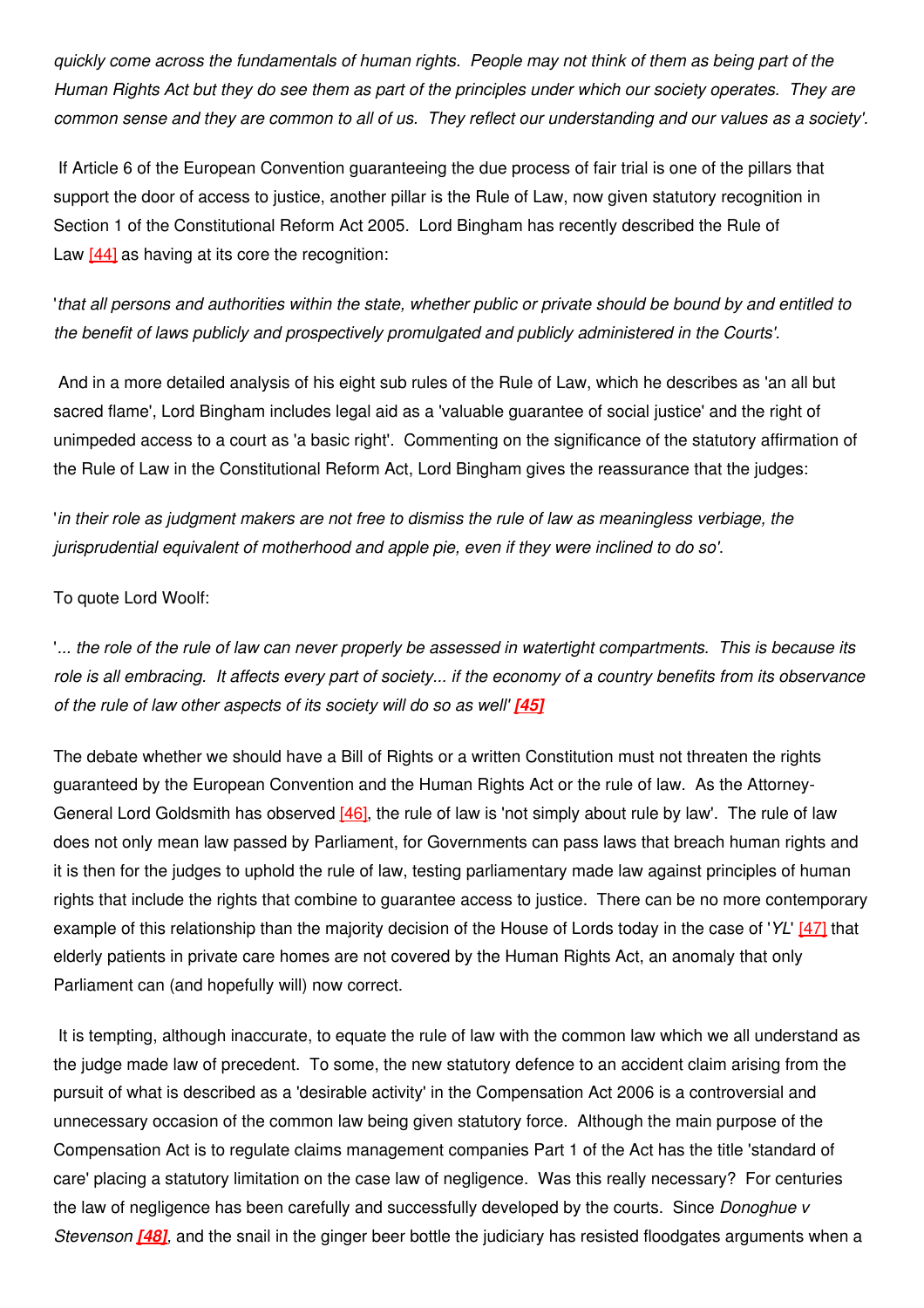new area of negligence law begins to develop.

One example is the law of compensation for nervous shock, or psychiatric injury, or post traumatic stress disorder as it is well known today. Giving his judgment in the 1983 case *McLoughlin v O'Brian [\[49\]](http://www.gresham.ac.uk/event.asp?PageId=45&EventId=608#_ftn49#_ftn49)* Lord Edmund-Davies said:

'My Lords, the experiences of a long life in the law have made me very familiar with the floodgates argument. I do not of course suggest that it can invariably be discussed as lacking cogency, on the contrary it has to be weighed carefully, but I have often seen it disproved by later events. It was argued when abolition of the *doctrine of common employment was being canvassed, and it raised its head again when the abolition of* contributory negligence as a total bar to a claim in negligence was being argued'. I remain unconvinced that the number of claims in 'shock' cases would be substantially increased or enlarged were the respondents here *held liable'.*

Subsequent developments in the case law of compensation for psychiatric injury [\[50\]](http://www.gresham.ac.uk/event.asp?PageId=45&EventId=608#_ftn50#_ftn50) have vindicated Lord Edmund-Davies's refusal to bend to the floodgates argument.

Although it must be frustrating for the Law Commission that its 1998 [\[51\]](http://www.gresham.ac.uk/event.asp?PageId=45&EventId=608#_ftn51#_ftn51)report, proposing changes to the law of compensation for psychiatric injury, remained on the shelf for nearly ten years, it is interesting that in finally addressing the Law Commission's recommendations the Ministry of Justice's current consultation paper on damages for personal injury [\[52\]](http://www.gresham.ac.uk/event.asp?PageId=45&EventId=608#_ftn52#_ftn52), concluded that, in relation to psychiatric injury:

'*No changes to the law are proposed... as the Government considers it preferable to allow the Courts to continue to develop the law in this area'*

Such support for the precedent based common law development of the law of negligence regrettably did not commend itself to the drafters of Part One of the Compensation Act.

#### **The Legal Services Bill 2007**

Some of the methods of funding civil cases described in the Civil Justice Council's second report raise an issue that also arises in the Legal Services Bill. The lawyer who advises a client in a case must be free from external control that might unreasonably influence the essential independence of legal advice.

The use of before and after the event insurance funding on either side of a piece of litigation, provided by insurers whose commercial interests properly focus on shareholders; and the use of third party funding, designed to produce a return on investment for the entrepreneur, illustrate that litigation is one sector of the legal services market of definite interest to non lawyer commercial enterprise.

Furthermore, in implementing the recommendations of Sir David Clementi's report [\[53\]](http://www.gresham.ac.uk/event.asp?PageId=45&EventId=608#_ftn53#_ftn53) and the ensuing White Paper titled 'Putting Consumers First' [\[54\]](http://www.gresham.ac.uk/event.asp?PageId=45&EventId=608#_ftn54#_ftn54), the Legal Services Bill will allow non lawyer external investment in legal businesses as a whole, not just in litigation cases as a third party funder.

In this new world where the provision of legal services will include new entities, described as 'alternative business structures', involving external non lawyer investment in a legal business, or even the stock market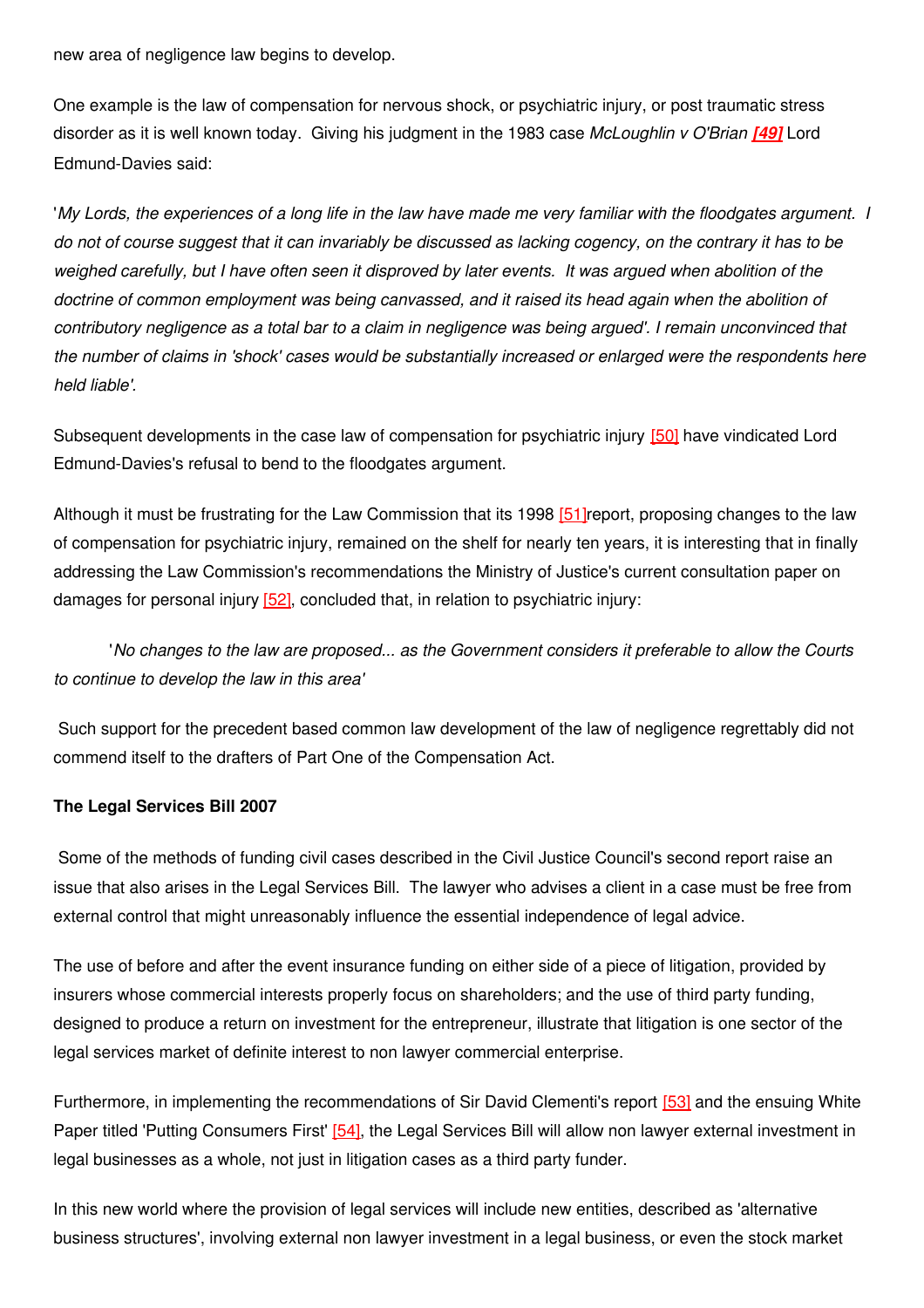floatation of a law firm, as has recently happened in Australia [\[55\]](http://www.gresham.ac.uk/event.asp?PageId=45&EventId=608#_ftn55#_ftn55), the regulatory framework must ensure that these changes benefit the consumer by keeping open the doors of access to justice, and do not simply open the door to access to profit.

It is possible, even probable, that some law firms and barristers' chambers will use the opportunity to introduce external capital to strengthen their financial base so as to provide improved litigation services to their clients.

The cost of litigation and the speed of resolving disputes may even be assisted by enhanced capital investment in IT infrastructure and by consumer friendly help lines that are the modern methods of successful customer focussed business today.

In the words of Professor Stephen Mayson of the Legal Services Policy Institute:

'*many process driven approaches have demonstrated how possible it is to remove qualified lawyer input quite safely and economically from some aspects of legal services [\[56\]](http://www.gresham.ac.uk/event.asp?PageId=45&EventId=608#_ftn56#_ftn56)'.*

Consumer reaction to potentially major change in the delivery of legal services and even the resolution of legal disputes may be influenced by the myth of the so called compensation culture that does not exist in fac[t\[57\]](http://www.gresham.ac.uk/event.asp?PageId=45&EventId=608#_ftn57#_ftn57) but may exist in perception [\[58\]](http://www.gresham.ac.uk/event.asp?PageId=45&EventId=608#_ftn58#_ftn58), largely because of media reports and openly advertised competition for cases.

The reality is that the spending ability of non lawyer commercial organisations allows them to advertise and capture cases that are passed to lawyers who pay referral fees at levels procured by competitive bidding at auction via the internet.

In the middle of this process is a client with a legitimate wish to obtain access to justice. Satisfaction of that wish must retain priority status as the legal services market enters a period of radical change.

#### **Europe & collective redress**

An interesting contemporary area of improved access to justice is under debate both here and in Brussels. It is described as consumer or collective redress. In a consultation paper in July 2006 [\[59\]](http://www.gresham.ac.uk/event.asp?PageId=45&EventId=608#_ftn59#_ftn59) on representative actions the Department for Trade & Industry recognised the difficulty of consumers collectively bringing and enforcing a remedy for breaches of consumer protection legislation. It proposed that, as permitted by the Competition Act 1998, the Secretary of State should designate a body to bring a representative action on behalf of consumers who have suffered loss or damage as a result of an infringement of a competition prohibition saying that:

'Bringing a case to Court is a right not an obligation. Consumers would still be free to bring individual cases themselves or not to take part in legal action at all, even if a representative action is ongoing. This policy is not designed to change these rights but to provide additional access to justice for groups of consumers who feel *unable to bring cases on their own'.*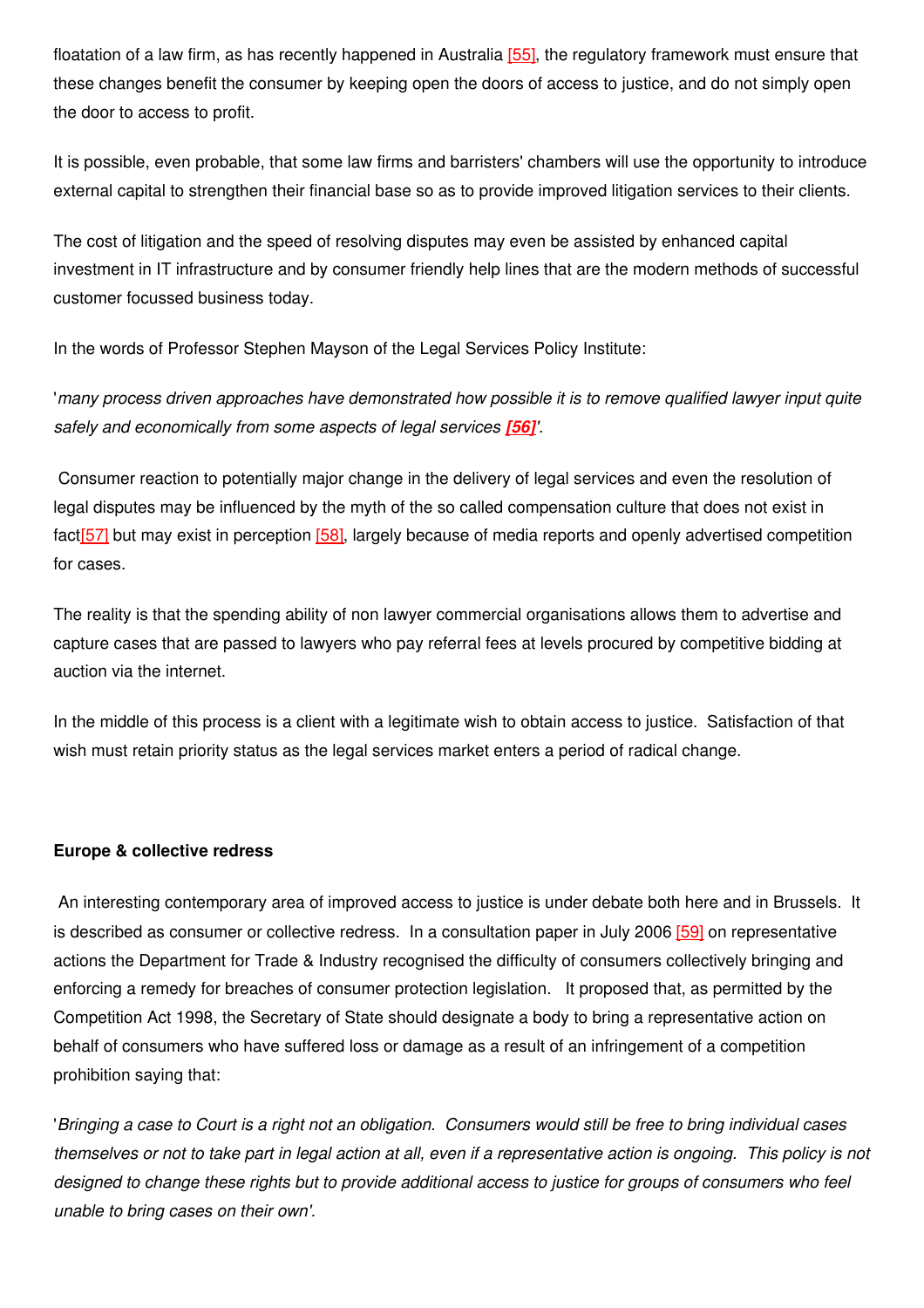Already for cases before the Competition Appeal Tribunal the Secretary of State has designated the Consumers Association (Which?) to bring actions on behalf of consumers and Which? is currently doing so in a case concerning the alleged price fixing of replica football kit.

Following the DTI paper, the Office of Fair Trading produced a discussion paper [\[60\]](http://www.gresham.ac.uk/event.asp?PageId=45&EventId=608#_ftn60#_ftn60) this April recognising that consumers and small to medium sized businesses face practical barriers to enforcing their rights for breaches of competition law. The OFT paper anticipates a forthcoming White Paper from the European Commission, following the Commission's earlier Green Paper in 2005 on more effective private damages actions for breach of anti trust rules. In keeping with this theme the European Commissioner for Competition Policy, Neelie Kroes in a speech this Marc[h\[61\]](http://www.gresham.ac.uk/event.asp?PageId=45&EventId=608#_ftn61#_ftn61) said:

...even in member states with advanced national anti trust rules there is little evidence that consumers and business customers are fully exercising their right to damages for harm. This means that many injuries are left *uncompensated with society and the economy left to absorb that loss. This situation is clearly unjust...developing private enforcement must not mean creating a system in which unmeritorious litigation can flourish... but it has to be clear that staying where we are today is not a solution'.*

The Commissioner goes on to say that the Which? representative action over football shirt pricing empowers groups that truly represent the interests of consumers and is 'closer to the heart of European traditions', dismissing the notion of the US style opt-out class action but being willing to contemplate double damages as a deterrent to 'hard core cartels'.

There is strong debate about the merits of the opt in or opt out procedure when a group action is brought. However efficiently a group action is case managed by a judge using the group litigation order procedure, it is difficult to ensure that everyone affected as a potential claimant is included in the action. Is it preferable that all those who suffered harm should be included at the outset (whether they are aware of the action or not) in an opt out group, on the basis that they can later opt in, or that only those who are actually aware of the action should opt in by a stated deadline?

As Rachael Mulheron of Queen Mary University [\[62\]](http://www.gresham.ac.uk/event.asp?PageId=45&EventId=608#_ftn62#_ftn62) has argued:

The use of an opt in approach is unattractive... it hampers the objective of providing access to justice for claimants, it fails to provide certainty and may increase the frequency of litigation for the defendant... by *contrast the opt out approach... provides innumerable advantages'.*

Consumers who wish to gain access to the Courts to seek redress collectively will be encouraged by the European Commission Consumer Policy Strategy for 2007-2013 [\[63\]](http://www.gresham.ac.uk/event.asp?PageId=45&EventId=608#_ftn63#_ftn63) which intends to:

'*ensure a high level of consumer protection through a simple legal framework, improved evidence, better consultations and better representation of consumers' interests'.*

The importance of the European influence on civil justice and access issues is confirmed by Dr Christopher Hodges of the Oxford University Centre for Socio-Legal Studies [\[64\]](http://www.gresham.ac.uk/event.asp?PageId=45&EventId=608#_ftn64#_ftn64):

'Access to justice remains a top priority for the European Union, as evidenced by the fact that the Finnish EU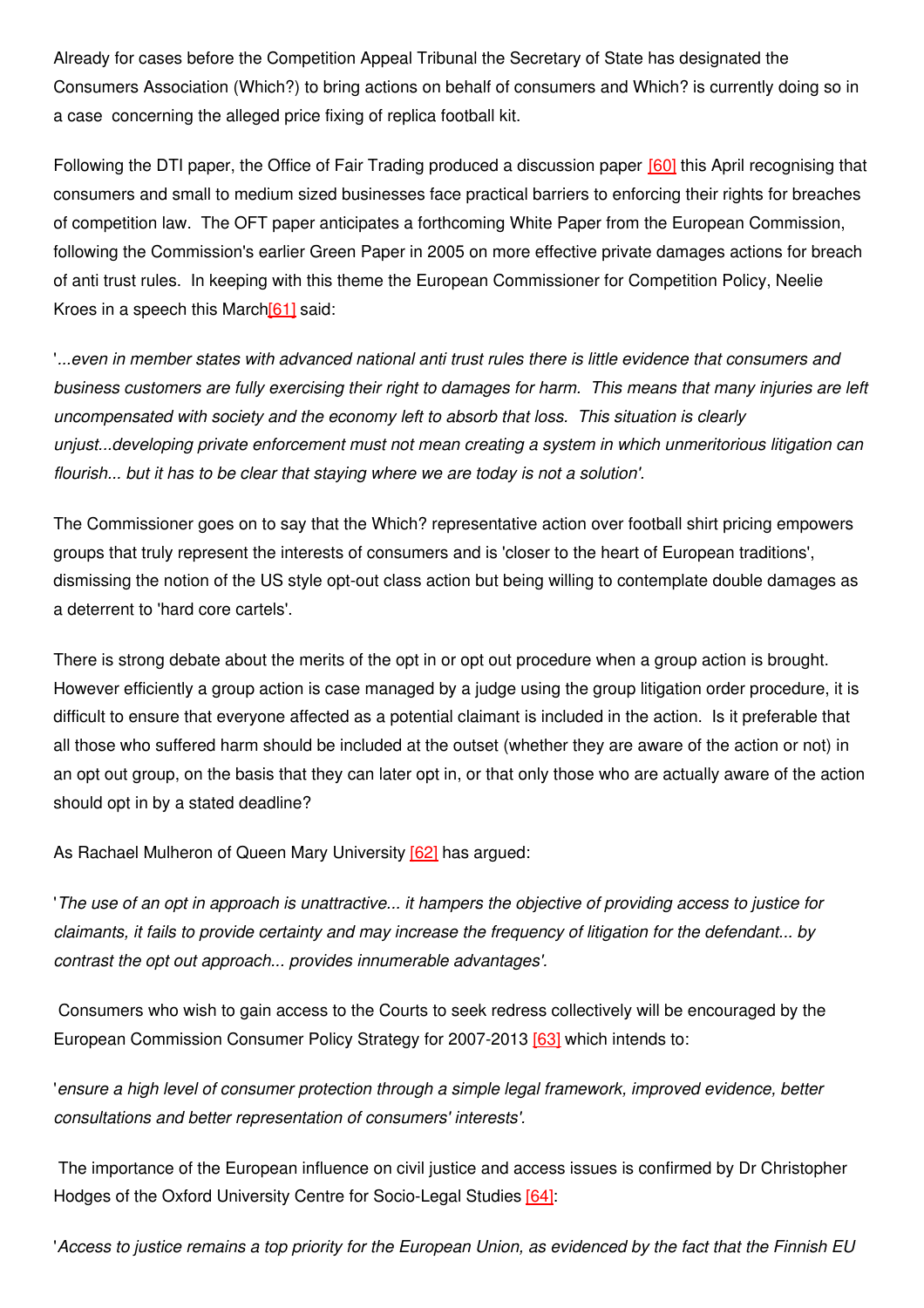Presidency in the second half of 2006 set promotion of citizens' access to justice... as one of its priorities'

#### **Pro Bono Publico**

This Reading commenced with a historical glimpse at the legal representation of the poor so it is appropriate to mention the up to date provision of clause 195 of the Legal Services Bill. Legal advice that is given *pro bono publico* has been described by Professor Andrew Boon as a 'mechanism for elevating legal professionalism' [\[65\]](http://www.gresham.ac.uk/event.asp?PageId=45&EventId=608#_ftn65#_ftn65).

Pro bono is of course only an adjunct to and not a substitute for legal aid [\[66\]](http://www.gresham.ac.uk/event.asp?PageId=45&EventId=608#_ftn66#_ftn66) but the modern relevance of pro bono was even included in the Government White Paper 'Putting Consumers First' [\[67\]](http://www.gresham.ac.uk/event.asp?PageId=45&EventId=608#_ftn67#_ftn67) :

' Pro bono initiatives by the legal professions are entirely consistent with the objectives of the new regulatory *system. The Government is committed to ensuring that the public continues to benefit from pro bono legal advice under the new regulatory arrangements.*'

The Legal Services Bill itself now contains in clause 195 a long overdue reform to level the access to justice playing field for the pro bono assisted litigant. In our civil system where costs follow the event it is a disadvantage for one side to be denied the weapon, (for that is what it is), of the losing opponent having to pay costs.

Because of the indemnity principle and the agreement to act for free the pro bono lawyer cannot expect to seek an order for costs if the case is won. However, clause 195 of the Legal Services Bill, entitled 'payments in respect of pro bono representation' will level the costs playing field by making it possible to recover costs on behalf of a successful pro bono litigant.

Importantly those costs will go, not to the pro bono lawyer, but to a newly established single charity prescribed by the Secretary of State to redistribute the funds received so as to provide financial support

to persons who provide or organise or facilitate the provision of legal advice or assistance (by way of *representation or otherwise) which is free of charge'.*

This is another small but significant step in levelling the litigation playing field that will make it easier for people to gain access to justice, in this sense without having to worry about the key to the funding door.

#### **Conclusion**

In preparing this Reading I have learned much about areas of law and civil justice where I was ignorant. And ignorance is the enemy of justice as Plato in his Republic [\[68\]](http://www.gresham.ac.uk/event.asp?PageId=45&EventId=608#_ftn68#_ftn68) observed to Thrasymachus:

'What kind of a thing is justice when contrasted with injustice? It was asserted I imagine that injustice was more powerful and influential than justice but now, said I, if justice be both wisdom and virtue it will easily be *demonstrated that it is stronger than injustice since injustice is also ignorance'.*

2000 years later the same point was made by Justice Brennan of the Supreme Court of the United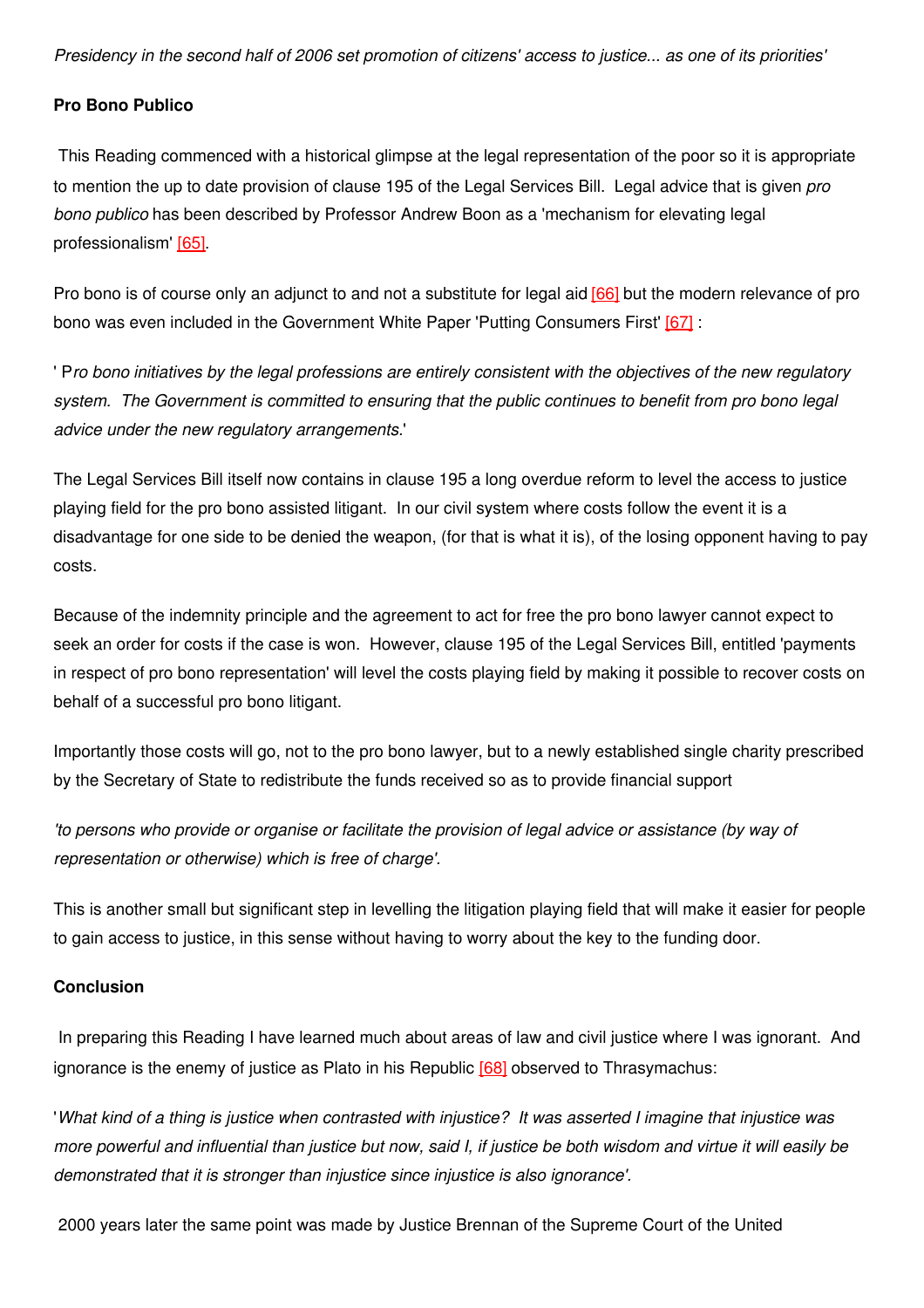'Nothing rankles more in the human heart than a brooding sense of injustice. Illness we can put up with, but injustice makes us want to pull things down. When only the rich can enjoy the law, as a doubtful luxury, and the poor, who need it most, cannot have it because its expense puts it beyond their reach, the threat to the *existence of free democracy is not imaginary but very real, because democracy's very life depends upon* making the machinery of justice so effective that every citizen shall believe in the benefit of impartiality and *fairness.'*

At the outset, I referred to the importance of the legal literacy programme to educate citizens in the awareness and appreciation of rights and responsibilities in society. If it is reasonable therefore to assert as Plato did that ignorance and injustice are linked, then, whatever other access to justice issues have been canvassed this evening, perhaps the agenda to expand legal literacy in order to remove ignorance of the law, could become the most important access to justice key of all; and there can be no better place to have the opportunity to convey that message than in a free public Reading here at Gresham's College, the first Open University. Thank you for the opportunity.

*With thanks and acknowledgements to: Robert Musgrove, Alex Madden, Angela Lunn.*

©Michael Napier, Gresham College, 14 June 2007

[\[1\]](http://www.gresham.ac.uk/event.asp?PageId=45&EventId=608#_ftnref1#_ftnref1) Samuel Pepy's. The Unequalled Self. Claire Tomalin. Viking Books 2002

[\[2\]](http://www.gresham.ac.uk/event.asp?PageId=45&EventId=608#_ftnref2#_ftnref2) Bleak House. Charles Dickents.

[\[3\]](http://www.gresham.ac.uk/event.asp?PageId=45&EventId=608#_ftnref3#_ftnref3) National curriculum. Programme of study; citizenship key stage 4

[\[4\]](http://www.gresham.ac.uk/event.asp?PageId=45&EventId=608#_ftnref4#_ftnref4) http://www.pleas.org.uk/

- [\[5\]](http://www.gresham.ac.uk/event.asp?PageId=45&EventId=608#_ftnref5#_ftnref5) Ashby v White 1702. 2.Ld.Raymond 938
- [\[6\]](http://www.gresham.ac.uk/event.asp?PageId=45&EventId=608#_ftnref6#_ftnref6) JUSTICE. 50<sup>th</sup> anniversary manifesto for the Rule of Law
- [\[7\]](http://www.gresham.ac.uk/event.asp?PageId=45&EventId=608#_ftnref7#_ftnref7) 'Access to Justice Funding Options and Proportionate Costs' Civil Justice Council August 2005
- [\[8\]](http://www.gresham.ac.uk/event.asp?PageId=45&EventId=608#_ftnref8#_ftnref8) Exodus Chapter 18 v 13
- [\[9\]](http://www.gresham.ac.uk/event.asp?PageId=45&EventId=608#_ftnref9#_ftnref9) Aeschylus II. The Loeb Classical Library (Keinemann) translated by H.W.Smith
- [\[10\]](http://www.gresham.ac.uk/event.asp?PageId=45&EventId=608#_ftnref10#_ftnref10) Cicero. Pro Cluentio. Translated by J.D Maillard. London University Tutorial Press. Para 146.

[\[11\]](http://www.gresham.ac.uk/event.asp?PageId=45&EventId=608#_ftnref11#_ftnref11) The Decline and Fall of the Roman Empire. Gibbon, ed J.B Bury (New York: Fred de Fau & Co 1906) vol 7.p 223.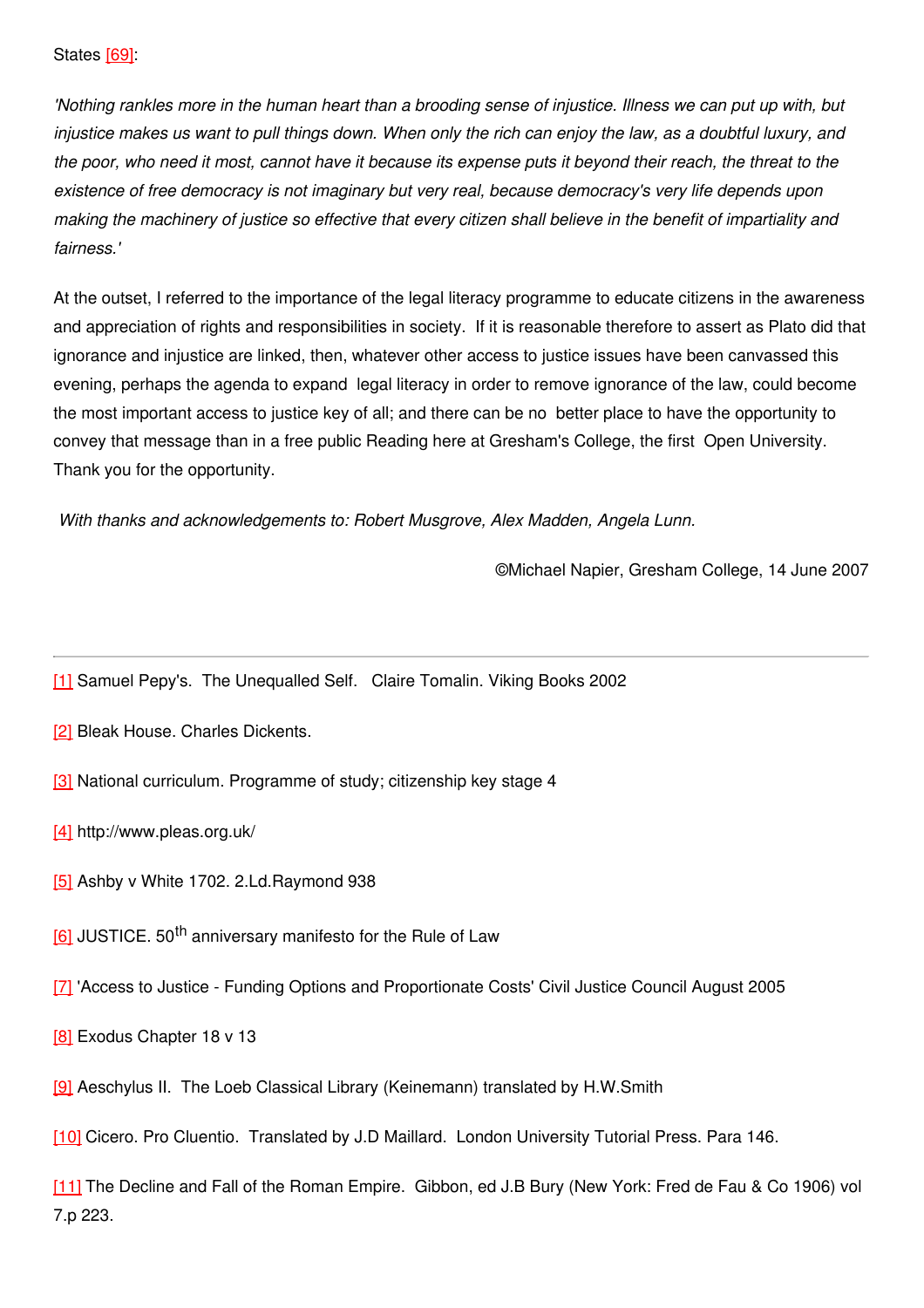[\[12\]](http://www.gresham.ac.uk/event.asp?PageId=45&EventId=608#_ftnref12#_ftnref12) Magna Carta Chapter 40. British Library.

[\[13\]](http://www.gresham.ac.uk/event.asp?PageId=45&EventId=608#_ftnref13#_ftnref13) The National Archives

- [\[14\]](http://www.gresham.ac.uk/event.asp?PageId=45&EventId=608#_ftnref14#_ftnref14) The National Archives
- [\[15\]](http://www.gresham.ac.uk/event.asp?PageId=45&EventId=608#_ftnref15#_ftnref15) Statute 11. Henry VII c.12 1494
- [\[16\]](http://www.gresham.ac.uk/event.asp?PageId=45&EventId=608#_ftnref16#_ftnref16) Statute 23. Henry VIII c.15 1531

[\[17\]](http://www.gresham.ac.uk/event.asp?PageId=45&EventId=608#_ftnref17#_ftnref17) Rules of the Supreme Court 1883. Order XVI

[\[18\]](http://www.gresham.ac.uk/event.asp?PageId=45&EventId=608#_ftnref18#_ftnref18) Poor Persons Rules. Committee Sessional Papers 1919.

[\[19\]](http://www.gresham.ac.uk/event.asp?PageId=45&EventId=608#_ftnref19#_ftnref19) The Times 18 November 1924

[\[20\]](http://www.gresham.ac.uk/event.asp?PageId=45&EventId=608#_ftnref20#_ftnref20) Legal Aid for the Poor: A Study in Comparative Law and legal reform. Dr E.J,Cohn. Law Quarterly Review July 1943

[\[21\]](http://www.gresham.ac.uk/event.asp?PageId=45&EventId=608#_ftnref21#_ftnref21) The Rise and Role of the Poor Man's Lawyer. D.Lear 1975. 2 British Journal of Law & society 166

[\[22\]](http://www.gresham.ac.uk/event.asp?PageId=45&EventId=608#_ftnref22#_ftnref22) Gratuitous assistance to the 'ill-dressed' debating civil legal aid in England & Wales from 1914 to 1939. Tamara Goriely. International Journal of the Legal Profession vol 13. No 1. March 2006

[\[23\]](http://www.gresham.ac.uk/event.asp?PageId=45&EventId=608#_ftnref23#_ftnref23) Ibid 20

[\[24\]](http://www.gresham.ac.uk/event.asp?PageId=45&EventId=608#_ftnref24#_ftnref24) Ontario Justice Network Spring/Summer 2007

[\[25\]](http://www.gresham.ac.uk/event.asp?PageId=45&EventId=608#_ftnref25#_ftnref25) Access to Justice Bill. Hansard. 14 December 1998

[\[26\]](http://www.gresham.ac.uk/event.asp?PageId=45&EventId=608#_ftnref26#_ftnref26) Legal Aid Supplier Numbers. Legal Services Commission.

[\[27\]](http://www.gresham.ac.uk/event.asp?PageId=45&EventId=608#_ftnref27#_ftnref27) Access to Justice: The Geography of Legal Service Provision in Rural Environments. Frederick Napier. University of Manchester 2001.

[\[28\]](http://www.gresham.ac.uk/event.asp?PageId=45&EventId=608#_ftnref28#_ftnref28) The Future Funding of Litigation - Alternative Funding Structures. Civil Justice Council. June 2007

[\[29\]](http://www.gresham.ac.uk/event.asp?PageId=45&EventId=608#_ftnref29#_ftnref29) Conditional Fees, A Survival Guide. Napier & Bawdon. Law Society Press 1995. Chapter 7.

[\[30\]](http://www.gresham.ac.uk/event.asp?PageId=45&EventId=608#_ftnref30#_ftnref30) Association of Trial Lawyers of America. July 1995.

[\[31\]](http://www.gresham.ac.uk/event.asp?PageId=45&EventId=608#_ftnref31#_ftnref31) Arkin v Borchard Lines Ltd. 2005 EWCA Civ 655.

[\[32\]](http://www.gresham.ac.uk/event.asp?PageId=45&EventId=608#_ftnref32#_ftnref32) Campbells Cash & Carry Pty Ltd v Fostif Pty Ltd 2006 HCA 41..

[\[33\]](http://www.gresham.ac.uk/event.asp?PageId=45&EventId=608#_ftnref33#_ftnref33) The Master of the Rolls, Sir Anthony Clarke, in interview with Neil Rose. Litigation Funding. Issue 48 April 2007.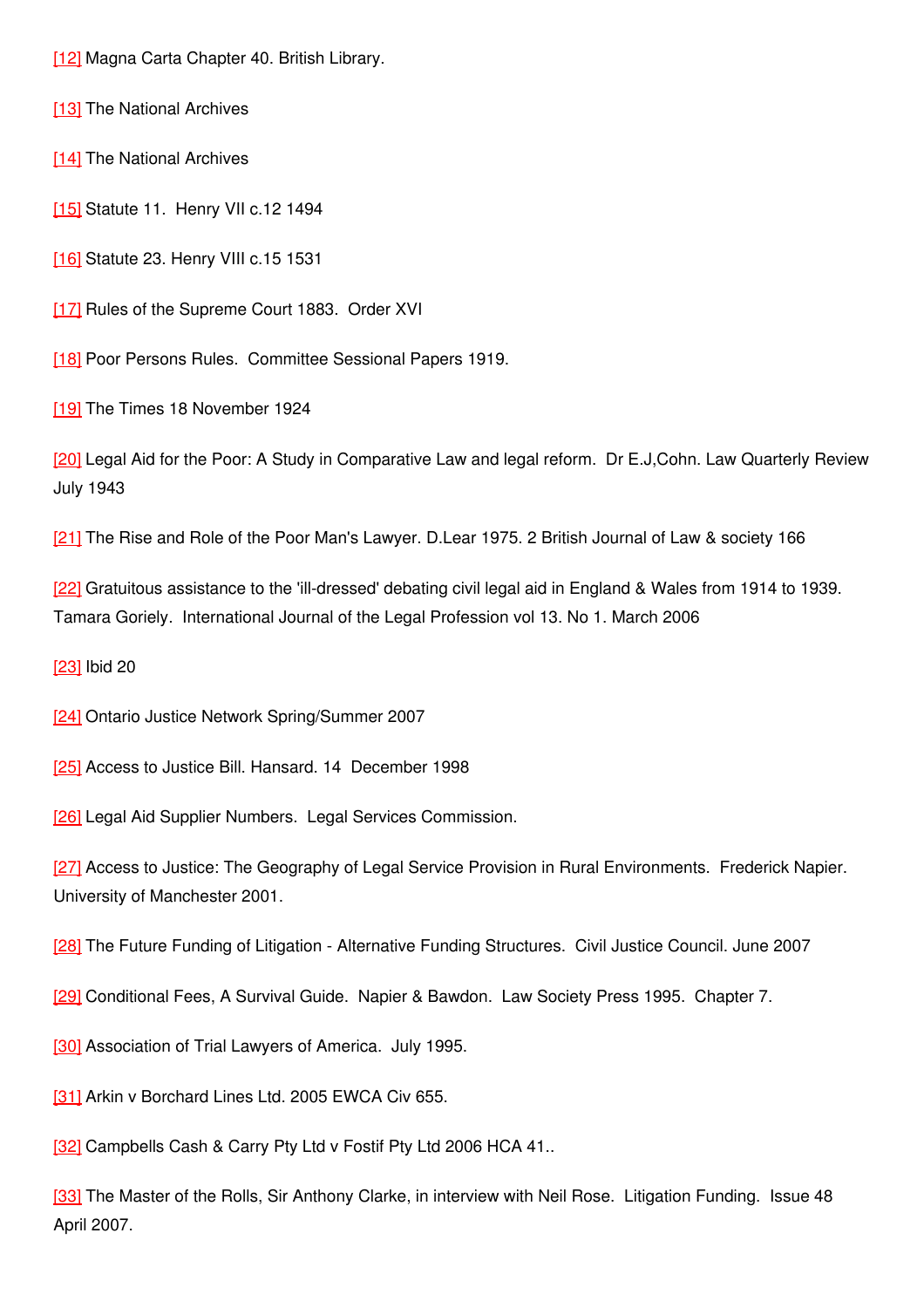[\[34\]](http://www.gresham.ac.uk/event.asp?PageId=45&EventId=608#_ftnref34#_ftnref34) R (Corner House Research) v The Secretary of State for Trade & Industry 2005 EWCA Civ 192

[\[35\]](http://www.gresham.ac.uk/event.asp?PageId=45&EventId=608#_ftnref35#_ftnref35) Litigating the Public Interest. Report of the Working Group on Facilitating Public Interest Litigation Liberty and the Civil Liberties Trust. July 2006

[\[36\]](http://www.gresham.ac.uk/event.asp?PageId=45&EventId=608#_ftnref36#_ftnref36) Access to Justice. Lord Woolf 1996

[\[37\]](http://www.gresham.ac.uk/event.asp?PageId=45&EventId=608#_ftnref37#_ftnref37) More Civil Justice? Civil Justice Council and Law Society 2002.

[\[38\]](http://www.gresham.ac.uk/event.asp?PageId=45&EventId=608#_ftnref38#_ftnref38) Access to Justice Act 1999 sections 28-30

[\[39\]](http://www.gresham.ac.uk/event.asp?PageId=45&EventId=608#_ftnref39#_ftnref39) Hollins v Russell 2003 EWCA Civ 718, Garrett v Halton Borough Council 2006 EWCA Civ 1017

Myatt v National Coach Board 2006 EWCA Civ 1017, Rogers v Merthyr Tydfil County Borough Council 2006 EWCA Civ 1174, Gaynor v Central West London Buses Ltd 2006 EWCA Civ 1120

[\[40\]](http://www.gresham.ac.uk/event.asp?PageId=45&EventId=608#_ftnref40#_ftnref40) Case track limits and the claims process for personal injury claims. Department for Constitutional Affairs. CP8/07. 20/04/2007.

[\[41\]](http://www.gresham.ac.uk/event.asp?PageId=45&EventId=608#_ftnref41#_ftnref41) Twisting Arms: Court referred and court linked mediation under judicial pressure. Professor Dame Hazel Genn & others. Ministry of Justice. Series 1/07 May 2007

[\[42\]](http://www.gresham.ac.uk/event.asp?PageId=45&EventId=608#_ftnref42#_ftnref42) Case of X v The United Kingdom. Publication of the European Court of Human Rights Series B. Oral arguments and documents. Vol 41. 1980-82

[\[43\]](http://www.gresham.ac.uk/event.asp?PageId=45&EventId=608#_ftnref43#_ftnref43) Speech by Baroness Ashton to the British Institute of Human Rights. April 17, 2007.

[\[44\]](http://www.gresham.ac.uk/event.asp?PageId=45&EventId=608#_ftnref44#_ftnref44) 'The Rule of Law' Lord Bingham of Cornhill. Centre for Public Law. University of Cambridge 16 November 2006

[\[45\]](http://www.gresham.ac.uk/event.asp?PageId=45&EventId=608#_ftnref45#_ftnref45) The Rule of Law in the development of a modern economy. Lord Woolf. Beijing 7 Sept 2005

[\[46\]](http://www.gresham.ac.uk/event.asp?PageId=45&EventId=608#_ftnref46#_ftnref46) Government and the Rule of Law in the Modern Age. Lord Goldsmith QC, Attorney-General.

[\[47\]](http://www.gresham.ac.uk/event.asp?PageId=45&EventId=608#_ftnref47#_ftnref47) YL v Birmingham City Council and Southern Cross Healthcare Ltd. House of Lords. Judgment 20 June 2007

[\[48\]](http://www.gresham.ac.uk/event.asp?PageId=45&EventId=608#_ftnref48#_ftnref48) Donoghue v Stevenson 1932 AC 562

[\[49\]](http://www.gresham.ac.uk/event.asp?PageId=45&EventId=608#_ftnref49#_ftnref49) McLouglin v O'Brian 1983 AC 410

[\[50\]](http://www.gresham.ac.uk/event.asp?PageId=45&EventId=608#_ftnref50#_ftnref50) Recovering Damages for Psychiatric Injury. Napier & Wheat. Oxford University Press. 2<sup>nd</sup> Ed 2002. Chapter 1.

[\[51\]](http://www.gresham.ac.uk/event.asp?PageId=45&EventId=608#_ftnref51#_ftnref51) Liability for Psychiatric Injury. Law Commission No 249.

[\[52\]](http://www.gresham.ac.uk/event.asp?PageId=45&EventId=608#_ftnref52#_ftnref52)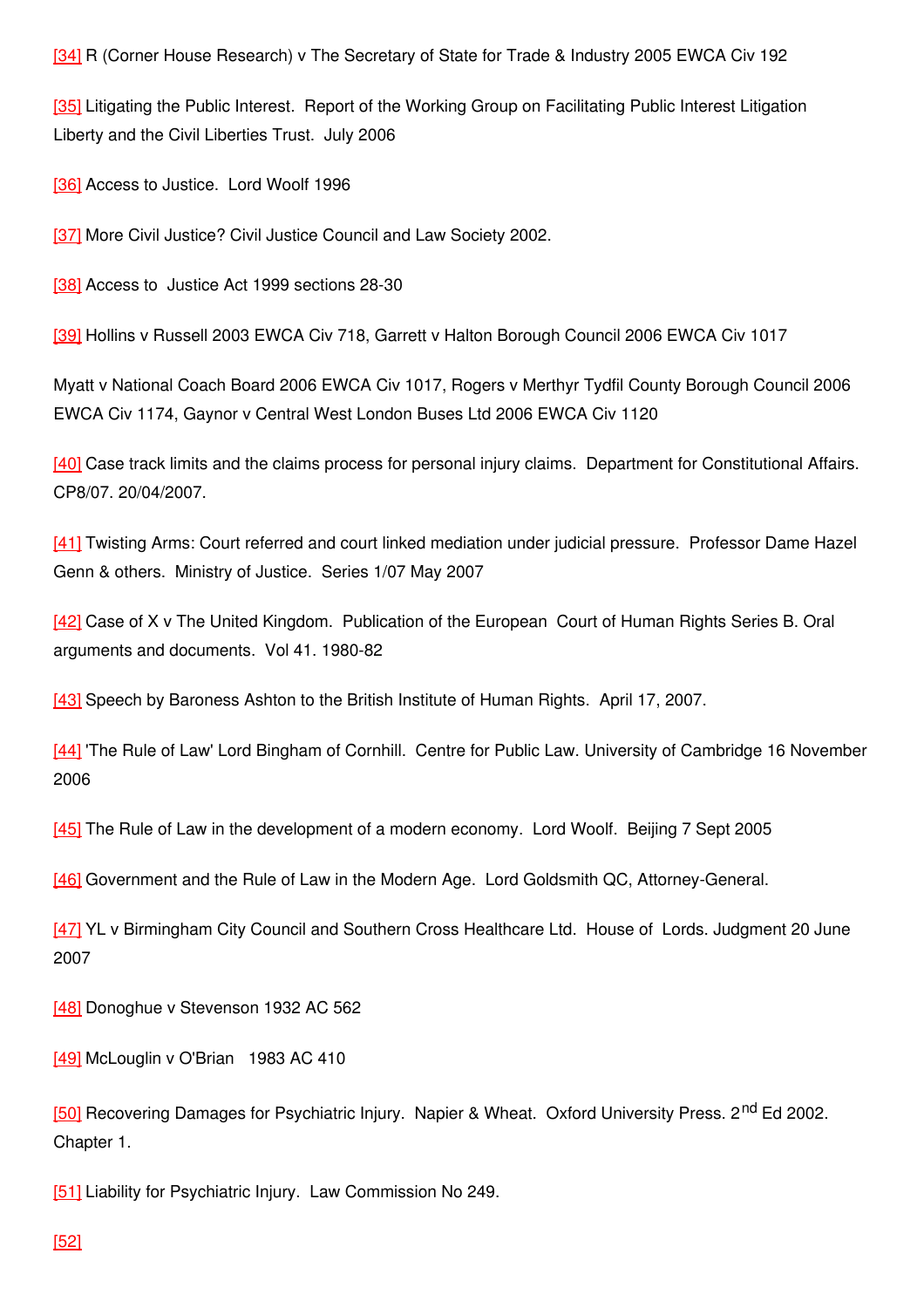[\[53\]](http://www.gresham.ac.uk/event.asp?PageId=45&EventId=608#_ftnref53#_ftnref53) Review of the Regulatory Framework for Legal Services in England & Wales. Sir David Clementi. December 2004.

[\[54\]](http://www.gresham.ac.uk/event.asp?PageId=45&EventId=608#_ftnref54#_ftnref54) The Future of Legal Services; Putting the Consumer First. Department for Constitutional Affairs. October 2005

[\[55\]](http://www.gresham.ac.uk/event.asp?PageId=45&EventId=608#_ftnref55#_ftnref55) British firms watch Australia's law firm IPO's with interest. [www.americanlawyer.com](http://www.americanlawyer.com/) (June 2007)

[\[56\]](http://www.gresham.ac.uk/event.asp?PageId=45&EventId=608#_ftnref56#_ftnref56) Legal Services Reforms: Catalyst, Cataclysm or Catastrophe? Professor Stephen Mayson. 21 March 2007

[\[57\]](http://www.gresham.ac.uk/event.asp?PageId=45&EventId=608#_ftnref57#_ftnref57) Better Routes to Redress, Better Regulation Task Force. May 2004

[\[58\]](http://www.gresham.ac.uk/event.asp?PageId=45&EventId=608#_ftnref58#_ftnref58) Is there a 'compensation culture' in the UK? Trends in Employers' liability claim frequency and severity. Dr Paul Fenn and others. Centre for Risk & Insurance Studies. Nottingham University Business School. December 2005

[\[59\]](http://www.gresham.ac.uk/event.asp?PageId=45&EventId=608#_ftnref59#_ftnref59) Representative Actions in Consumer Protection Legislation. DTI Consultation July 2006.

[\[60\]](http://www.gresham.ac.uk/event.asp?PageId=45&EventId=608#_ftnref60#_ftnref60) Private Actions in Competition Law; effective redress for consumers and businesses. Discussion Paper, Office of Fair Trading. April 2007.

[\[61\]](http://www.gresham.ac.uk/event.asp?PageId=45&EventId=608#_ftnref61#_ftnref61) Reinforcing the fight against cartels and developing private anti trust damage actions: two tools for a more competitive Europe. Speech to the European Commission.

[\[62\]](http://www.gresham.ac.uk/event.asp?PageId=45&EventId=608#_ftnref62#_ftnref62) Some Difficulties with Group Litigation orders - and why a Class Action is superior. Rachael Mulheron. Civil Justice Quarterly. 2005.24 (i)

[\[63\]](http://www.gresham.ac.uk/event.asp?PageId=45&EventId=608#_ftnref63#_ftnref63) EU Consumer Policy Strategy 2007-2013. Communication from the Commission to the Council, the European Parliament and the European Economic and Social Committee.

[\[64\]](http://www.gresham.ac.uk/event.asp?PageId=45&EventId=608#_ftnref64#_ftnref64)Europeanisation of Civil Justice: Trends & Issues Christopher Hodge Civil Justice Quarterly.

Issue 1. 2007.

[\[65\]](http://www.gresham.ac.uk/event.asp?PageId=45&EventId=608#_ftnref65#_ftnref65) Something for Nothing. Pro Bono Publico. Professor Andrew Boon and Avis Whyle. University of Westminster 2002.

#### [\[66\]](http://www.gresham.ac.uk/event.asp?PageId=45&EventId=608#_ftnref66#_ftnref66) [www.probonouk.net](http://www.probonouk.net/)

[\[67\]](http://www.gresham.ac.uk/event.asp?PageId=45&EventId=608#_ftnref67#_ftnref67) Ibid 52.

[\[68\]](http://www.gresham.ac.uk/event.asp?PageId=45&EventId=608#_ftnref68#_ftnref68) Plato. The Republic. Book 1 (Translation J.A. Prout)

[\[69\]](http://www.gresham.ac.uk/event.asp?PageId=45&EventId=608#_ftnref69#_ftnref69) 'The Community's Responsibility for Legal Aid', address by William Joseph Brennan, former Associate Justice of the United States Supreme Court, at the 4th Annual Meeting of the Monmouth (New Jersey) County